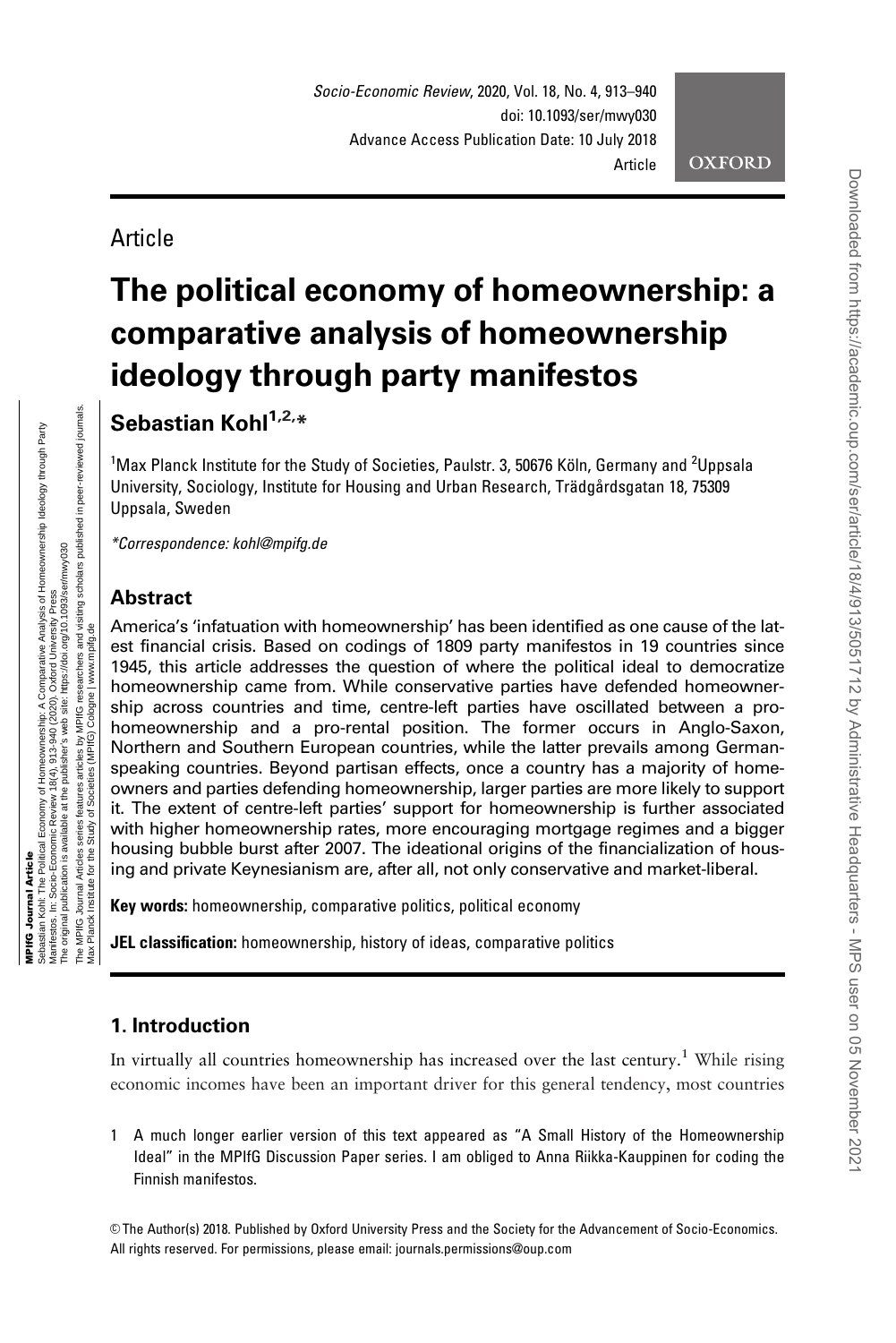have also used policies supporting homeownership to influence tenure structure. This is based on the idea that democratized homeownership is beneficial for modern societies: the belief is that it creates more stable democracies, fosters individual virtues and counteracts revolutionary pressures through a broader distribution of wealth and better housing supply. However, countries differ in the extent to which they have made the homeownership ideal a dominant policy option. While the move towards property-owning democracies seems to have made homeownership an irreversible policy option almost everywhere, countries such as Germany or Switzerland with their traditionally larger shares of rental dwellings are still an exception to this rule. Recently, the idea of unlimited homeownership has also come under attack in many high-homeownership countries. The rise of mortgage debt as a byproduct of the homeownership ideal has led to the unstable regime of 'private Keynesianism' [\(Crouch, 2009\)](#page-21-0). Moreover, governments supporting homeownership were accused of having contributed to the latest financial crisis by extending the dream of homeownership to those who simply did not have the means to realize that dream ([Norberg, 2009\)](#page-23-0). Indeed, countries and regions with the strongest homeownership increases during the pre-crisis years were also those with the highest mortgage debt levels, foreclosure rates and house-price volatility and deeper recessions ([Field, 1992](#page-22-0); [Mian and Sufi, 2009;](#page-23-0) [Brocker and Hanes, 2012](#page-21-0); Jordà et al[., 2016;](#page-22-0) Rünstler, 2016). The political preference of bringing homeownership to more people turned out to be another dangerous idea.

Despite their prominence, to date, homeownership ideology and policies have been neglected by comparative studies [\(Zavisca and Gerber, 2016](#page-24-0)). One reason for this is that housing and homeownership is still not treated as a stable pillar of the traditional welfare states, both in politics itself but also in comparative research. Although Esping-Andersen started his comparative work on the liberalization of housing policy and homeownership in Scandinavia [\(Esping-Andersen, 1985](#page-22-0)), the traditional welfare system based on income security became the cornerstone of comparative welfare studies. Another reason for the absence of homeownership in comparative studies is that many homeownership policies are part of the considerable 'hidden welfare state' ([Howard, 1997](#page-22-0)), which is difficult to detect in comparisons as well as in public debates. Finally, indicators for housing structures, regulation, subsidies or policy positions still lack sufficient cross-country and over-time coverage to allow for the typical comparative research designs.

One central contribution of this article is therefore to provide new data on homeownership and policy positions on housing for 19 OECD countries between 1945 and 2013. Drawing on a new coding of housing policy content in 1809 party manifestos, this article offers a comparative history of ideas for the political ideal of homeownership. It answers the question as to which ideological, political and country-specific factors explain its variation across manifestos. As theoretical frameworks for the comparative explanation of housing policies are lacking, Section 2 develops such theory-informed expectations, based on the history of housing and analogies to similar policy fields, notably education. I expect parties' homeownership preferences to be determined by three kinds of factors: partisan ideology, politics and the wider structure of a country's political economy. Section 3 then presents the new content coding of housing policies, the descriptive and bivariate analysis, as well as multilevel analyses to explain the differential adoption of the homeownership ideal across parties and countries.

I find that housing policy is more likely to be proposed by centre-left parties, and only certain, notably Christian, conservative parties, as well as by larger parties in countries with more issue competition around housing. Although *homeownership* itself is generally a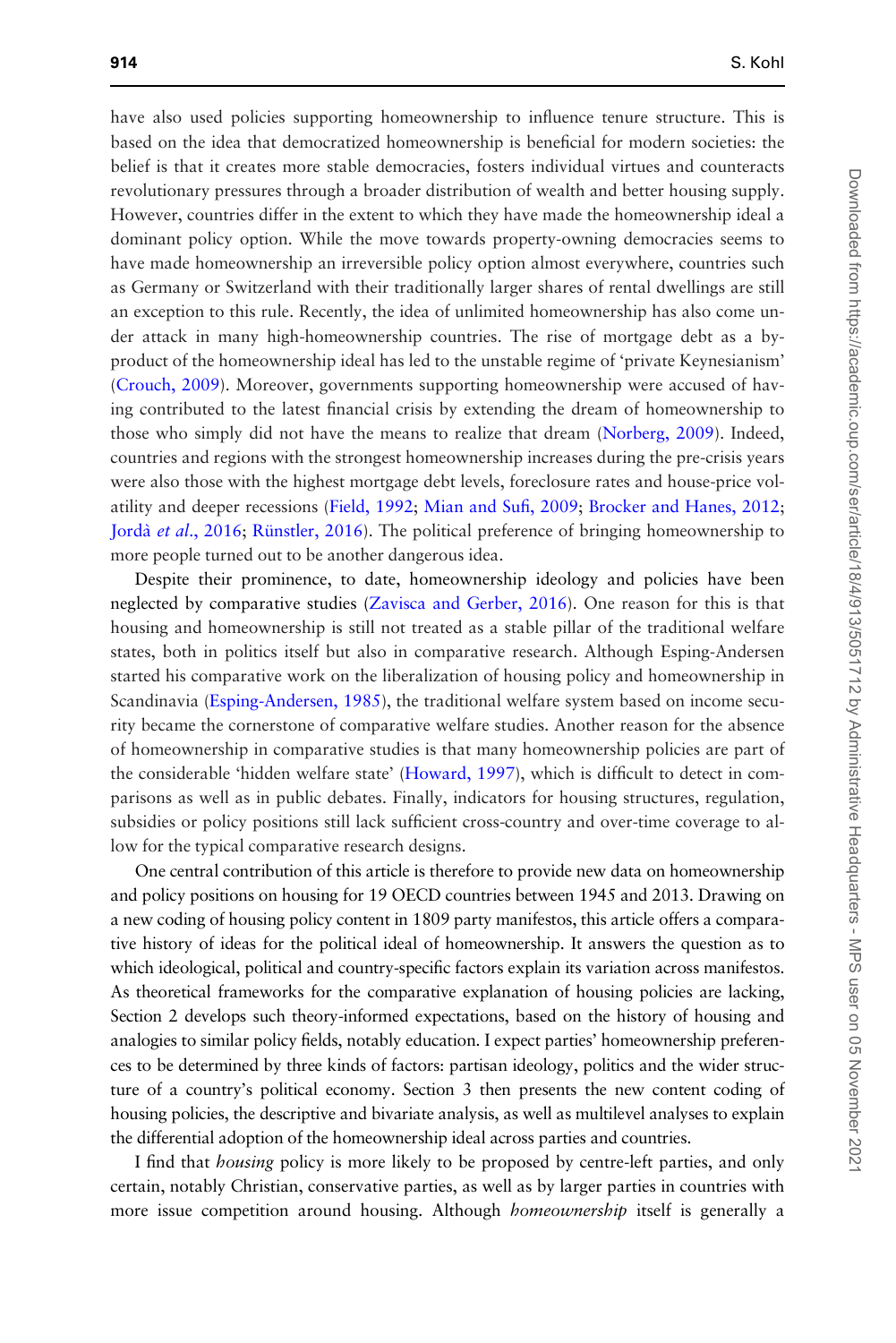project of the political right, I find an interesting split among parties from the social democratic family across countries: social democracy in German-speaking countries, building on an urbanized tenant working class, a public rental alternative and strong tenancy laws, remained most hesitant about promoting broad homeownership. By contrast, in former Anglo-Saxon settler colonies, which started out with much higher homeownership rates in the first place, liberal and labour parties, pushed by competition for the median voter in two-party systems, made homeownership support their default housing policy right from the start. But also in the late-urbanizing, family-farm-based Scandinavian countries, social democracy favoured both cooperative and single-family house ownership, often in coalition with the equally ownership-affirmative farmer parties. In Latin social democracies, the competition from the radical left and the already high homeownership rates produced under conservative dictatorships shifted parties towards the homeownership ideal. Once a homeownership regime was in place, partisan ideology became almost unnecessary to maintain it. The need to win the support of the majority homeownership constituency and competition for the median voter from other parties proposing homeownership pushed particularly larger parties to also favour homeownership, regardless of other ideological commitments.

The discussion shows that the more, even centre-left, parties in a country have defended homeownership over the last few decades, the more it is associated with higher homeownership rates, a more lenient mortgage regime and a steeper drop in housing prices after 2007. By providing fresh data on a neglected policy field, this article reveals that the shift to more private mortgage indebtedness and 'infatuation with homeownership' [\(Norberg, 2009](#page-23-0)) before the Great Recession was not only a British-American story of market ideologues, but was observed in more countries and had a lot of party support, also on the political left.

#### 2. Theoretical background

As fields of study, housing policy, not to mention homeownership preferences, have been even more neglected than other peripheral welfare areas such as, formerly, education policy [\(Ansell, 2008](#page-21-0)). It is, therefore, necessary for me to create some theoretical propositions concerning the factors determining homeownership preferences by drawing on general insights from historical housing studies. I will also borrow insights from other welfare domains, par-ticularly education ([Ansell, 2010;](#page-21-0) Busemeyer and Schlicht-Schmälzle, 2014), with which I find certain structural analogies.

A *first* group of factors determining homeownership preference is partisan and partisan ideology. Similar to education policy, it is not entirely clear whether homeownership is owned by the right or the left. Historically, the idea of bringing homeownership to the majority of the population is a typical conservative policy response and, in most countries, the first housing laws in support of homeownership before 1914 were inspired by the paternalist industrialist idea of buying worker support through the spread of homeownership ([Pooley,](#page-23-0) [1992](#page-23-0)). Friedrich Engels' early critique of these conservative reform proposals is an important explanatory factor for socialists' early inaction in the field of homeownership and housing, more generally. More evidence for the conservative preference for homeownership can be found in historical studies showing conditional associations of regions with small landownership and conservative political outcomes, as in Marx's original claim about the small-holder vote for Napoleon III ([Marx, 2007](#page-23-0)). While these studies concern periods in history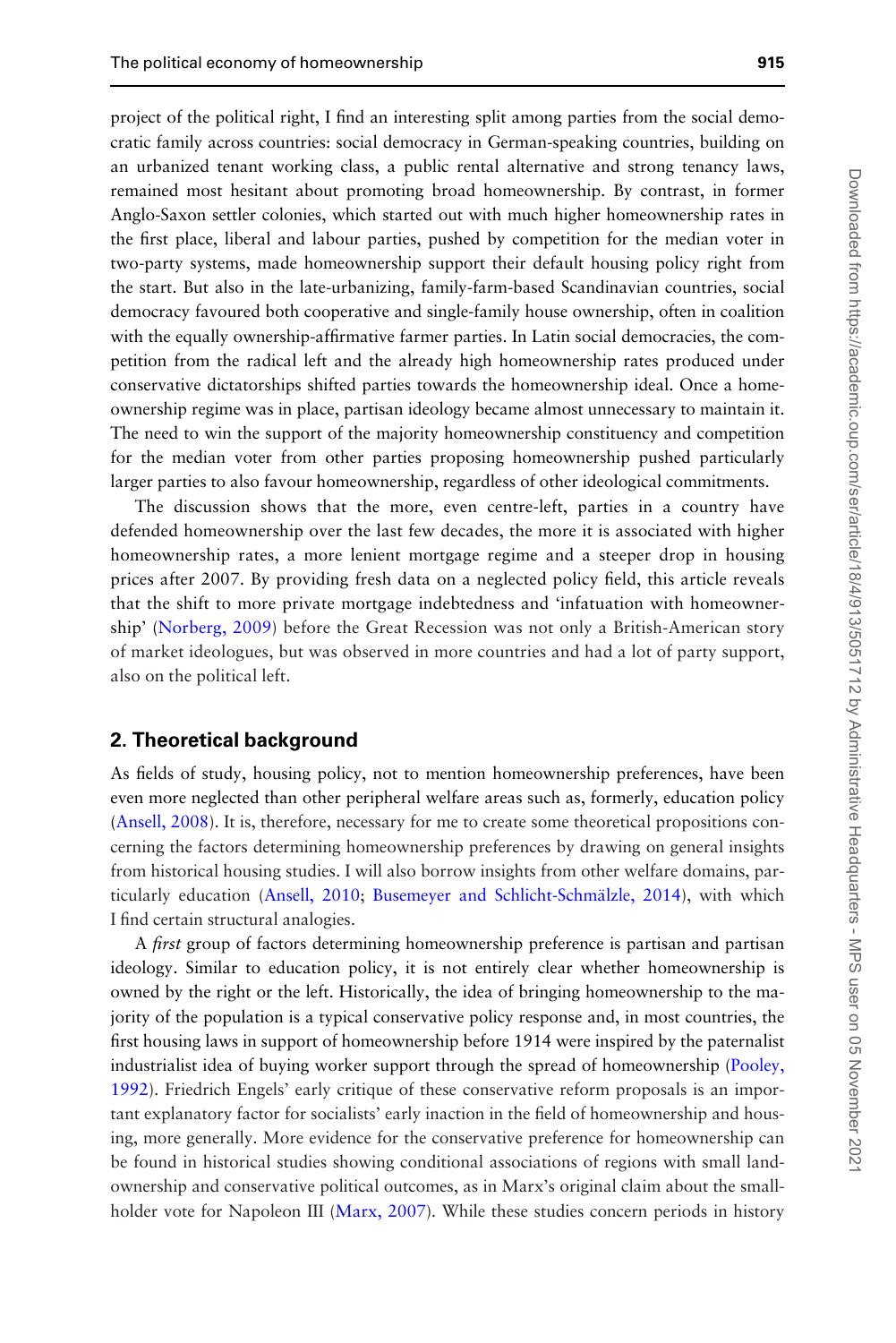when *agrarian* land ownership was more important than urban homeownership, many recent micro-level studies find that homeowners are more likely to vote for conservative parties ([Ansell, 2014\)](#page-21-0). If parties address these voter preferences, then one would expect that conservative parties are overall more likely to propose homeownership than other parties. A particular Scandinavian variety of this conservative preference lies in farmers' parties' democratic regrouping around independent land ownership. Catholic conservative parties on the continent, in turn, tended to adopt social policy suggestions from the Catholic Church, which, ever since the first social encyclicals in 1891, have proposed small land ownership as a social buffer [\(Guerrand, 1987](#page-22-0)).

While we can, therefore, expect a link between conservatism and homeownership, the stance of centre-left parties on housing and homeownership is far from clear-cut. Firstly, there is Engels' tradition of inaction or even outright opposition vis-a`-vis homeownership, as formulated in the Housing Question in the 1870s ([Engels, 1973](#page-21-0)). Secondly, reformoriented socialist and social democratic parties developed an alternative state-based housing provision model of state or municipal rentals and comprehensive tenant protection (security of tenure, rent controls). For the recently urbanized renting and working classes of the early 20th century, homeownership was simply out of reach in most cities. Moreover, homeownership subsidies are likely to be regressive, either because they redistribute to those who already have some equity or because mortgage or income tax exemption schemes reflect the progressivity of tax payments. Thus, from a socialist reform perspective, promoting homeownership runs counter to the worker constituency (Knüpfer, 1979). A third socialist tradition going back to the radical demands for agrarian egalitarianism and later closely associated with Proudhon is the defence of workers' small property as a security against capitalist labour markets and rent exploitation by landlords. The motives behind making the workers homeowners themselves can range from the idea of shielding them from markets for example, through cooperative ownership structures—and the idea of enabling workers to participate in the creation of capitalist wealth. Thus, overall, I expect centre-left parties to be divided over the homeownership question. Across countries, this divide could coincide with existing comparative accounts which find systematic differences between the centre-left parties of the Anglo-Saxon, Scandinavian, Germanic and Latin socialist movements [\(Keman, 2017](#page-22-0)).

A second group of factors determining homeownership positions lies more in the politics of housing than in partisan ideologies, that is, parties opt for homeownership for reasons of political strategy, not necessarily out of ideological conviction. One of my first expectations is thus that larger parties cannot really avoid addressing the considerable constituency of homeowners, even in countries where there is no homeowner majority. This effect should be particularly visible for European social democratic parties whose constituencies gradually moved from tenant to homeowner majorities as part of a general *embourgeoisement* of the working classes [\(Esping-Andersen, 1985\)](#page-22-0) and social democracy's constituency shift to the middle classes (Häusermann 2018). According to the ISSP 2009 survey, for instance, the social democratic electorate comprised 49% homeowners (mortgage-free plus mortgaged) in Germany, 43% in Austria and 29% in Switzerland, while the majority of socialist voters in France (76%), Labour voters in the UK (64%), Democrats in USA (65%) and social democrats in Sweden (59%) were homeowners. Even in a low-homeownership country like Germany, the ALLBUS survey shows that the average homeownership rate of members of the social democratic party (SPD and Jusos) between 1980 and 1992 was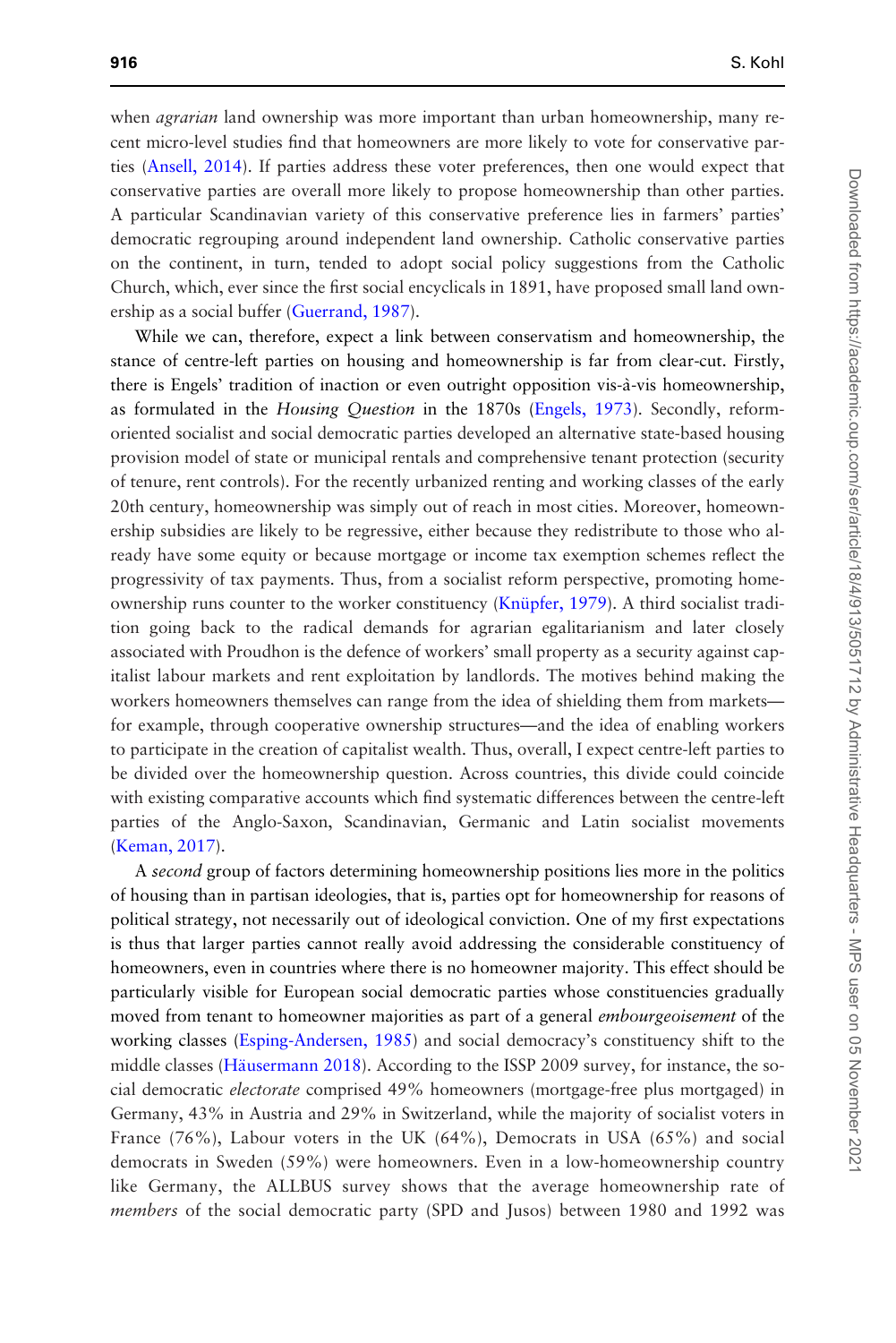56%, while the homeownership rate of union members increased from 51% in 1994 to 65% in 2014.<sup>2</sup>

A second politics-based expectation is that party competition might lead even ideologically uncommitted parties to imitate their political competitors and signal to their voters that they are not anti-homeownership. Again, this would be less driven by general ideological conviction and more about the politics of not allowing other parties to have an issue monopoly. A final expectation is that formerly incumbent parties are reluctant to oppose homeowners when running again for a new term, following the incumbency constraint hypothesis [\(Klingemann](#page-22-0) et al., 1995). All governments, even in tenancy-oriented countries like Germany, inherit ongoing programmes that subsidize homeownership, mostly through exemptions, but also through direct mortgage funds. Even if a party is not particularly committed to homeownership as a form of tenure, it will be more difficult for them to opt out of these commitments rooted in the status quo.

A third and final group of factors determining homeownership policies are structures of the political economy. Perhaps most obviously, existing homeownership levels or recent increases create larger constituencies of homeowners that particularly large parties need to address. As home-owning voters usually comprise families and tend to have higher voter turnout and political activity (André *et al.*, 2017), it is impossible for parties to ignore them, once the median voter becomes an owner-occupier. In the available ISSP surveys between 1985 and 2006, from over 50% to over 80% of those surveyed say that the government definitely or probably should provide for decent housing (own calculations). Another structural influence is the housing and house price cycle: in periods of rising house prices, support for homeowners is both more necessary and more in line with the expectations of the large number of voters climbing up the housing ladder. Keeping homeowner subsidies flowing can even become an issue of macroeconomic stability, as homes purchased in times of houseprice-mortgage-debt spirals are bought on the premise of continuously rising prices. Once the house price bubble bursts, foreclosed homeowners need help, but the frenzy of homeownership politics appears less opportune. Closely related to this, economic growth allows governments to make homeownership promises, while periods of economic crisis make lowcost rentals a necessity. Finally, following the literature that finds a trade-off between housing and general welfare, one can expect less of a need for parties to promote homeownership if there is a well-developed welfare state, particularly in the domain of public pensions.

In summary, whether homeownership policy propositions became a political option may be rooted in ideological party struggles, may depend more strategically on the politics of housing or can be driven by the general political economy of housing. The following section will turn to historical party manifestos to explore the determinants of the political homeownership ideal.

## 3. Political career of homeownership through party manifestos post 1945

Pushed by post-Second World War housing shortages, housing became an established policy field in Western democracies. Barely mentioned in political party manifestos before 1945, after the war, it became a standard repertoire of party positions. While housing studies

2 In the data from both of these surveys, the overall number of homeowners is slightly inflated, probably due to a middle-class bias in the survey design.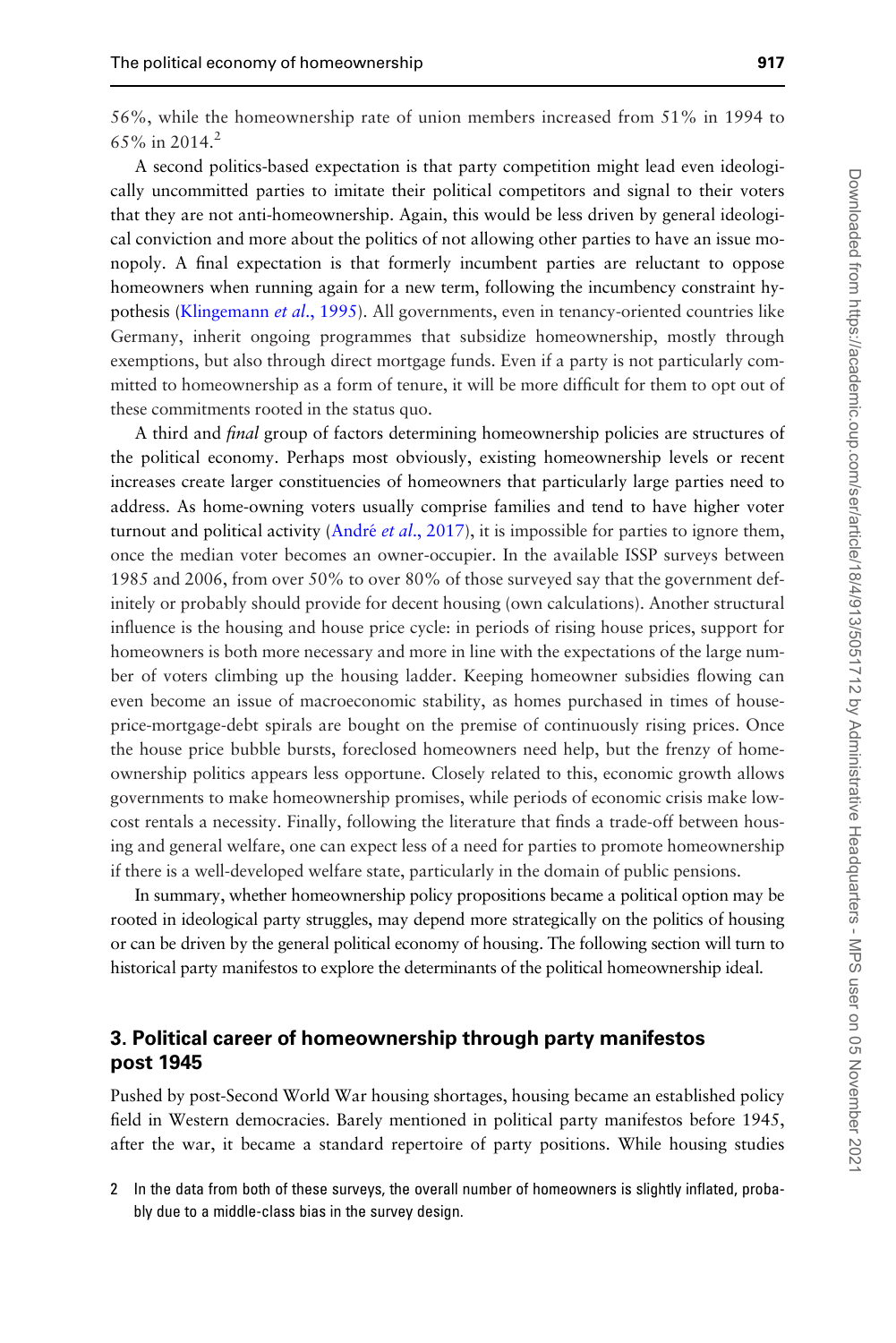ignored the *comparative* potential of manifestos so far, the political science literature around the Comparative Party Manifesto Project (CMP) ignored housing, largely due to lacking content codes [\(Volkens](#page-24-0) et al., 2015a). The CMP generally offers content codings of quasisentences<sup>3</sup> on the salience of political pro and contra positions in 56 categories for Western democracies covering each election year since 1945 (1920). The categories refer to general political leanings (e.g., pro-welfare, pro-Keynesianism) rather than individual policy fields. Thus, housing and homeownership are not among the 56 variables, but quasi-sentences with housing content have generally been coded as 'pro-welfare' or 'free market economy'.

I, therefore, returned to the original CMP text corpus, added missing documents from original sources<sup>4</sup> as far as possible and identified housing-specific content. In more recent manifestos, housing policy has an easily identifiable section of its own and for each respective language the terms 'house/housing, home, own, rent' are sufficient to identify this section.<sup>5</sup> For many older manifestos, particularly the ones with bad or entirely without character recognition, the housing-policy suggestions needed to be manually identified.<sup>6</sup> Once they had been identified, I manually coded five new content variables, namely whether a party defends homeownership, state-supported rental housing, or rent restrictions, or is anti-public housing, and whether a party mentioned any of these housing issues or not, using the following coding rules:

- (1) Housing: If the other four housing policies are mentioned, if concrete policy recommendations are made that concern more than just marginal groups (handicapped, old people, migrants)
- (2) Pro\_homeownership: If the party defends subsidies for homeowners, if it intends to spread ownership among broad parts of the population, even reaching all and lower strata, if it wants to improve mortgage credit access for many or help foreclosure victims, if it promotes the sale of public housing or cooperative units to sitting tenants, if house, land and mortgage prices and not rent levels are the main problem
- (3) Pro\_rental: If the party promotes object-related subsidies for non-profit rental housing, state or cooperative housing, if it wants the state to take on the problem of rental housing construction, if it promotes rental housing beyond just a residual group, $\frac{7}{1}$  if it voices a preference for state-support for rental tenure
- 3 A quasi-sentence is the smallest parts of a sentence in which political positions can be identified.
- 4 For Austria see [Berchthold \(1967\),](#page-21-0) for Canada see [Carrigan \(1968\)](#page-21-0) and Birch et al[. \(2016\)](#page-21-0), for Denmark see [Danmarkshistorien \(2016\).](#page-21-0) [KB \(2017\)](#page-22-0), for France (Sciences-Po library), for Germany see [Treue \(1988\)](#page-24-0) and [Mommsen \(1960\),](#page-23-0) for the Netherlands see [DNPP \(2016\),](#page-21-0) for Norway see [NSD \(2016\),](#page-23-0) for Sweden see [Misgeld \(2001\)](#page-23-0), and [SND \(2017\),](#page-24-0) for the UK see Dale ([2000a](#page-21-0), [2000c,](#page-21-0) [2000b](#page-21-0)), for the USA see [Wooley and Peters \(2016\).](#page-24-0)
- 5 Relevant search terms in other languages are: 'bolig\*, hjem, eie\*, hus, leidighet,' 'propri\*, quartiere, \*fitto, locatione, abitazion\*, casa, edilizia,' 'bostad, a¨ gande\*, hyres\*, egna, hem, hus,' 'bolig, lejlig\*, ejer\*, ejendomm\*,' 'Wohn\*, Miet\*, Eigen\*, Heim,' 'propri\*, vivienda, renta, alojamiento, alquil\*', 'habitaçõ\*, alug\*, propri\*,' 'habitation, propr\*, loyer, maison,' 'won\*, koopwoning, eigen, huur, volkshuis\*, eengezin\*,' and 'koti, asunto, vuokra.'
- 6 This restriction also prohibits automated content analysis or dictionary-based searches.
- 7 There are also next to no parties denying at least minimal support for housing and the rental tenure. Theoretically, I therefore follow [Kemeny \(1981\)](#page-22-0) and do not include cases where the rental tenure is only considered as a very residual housing form.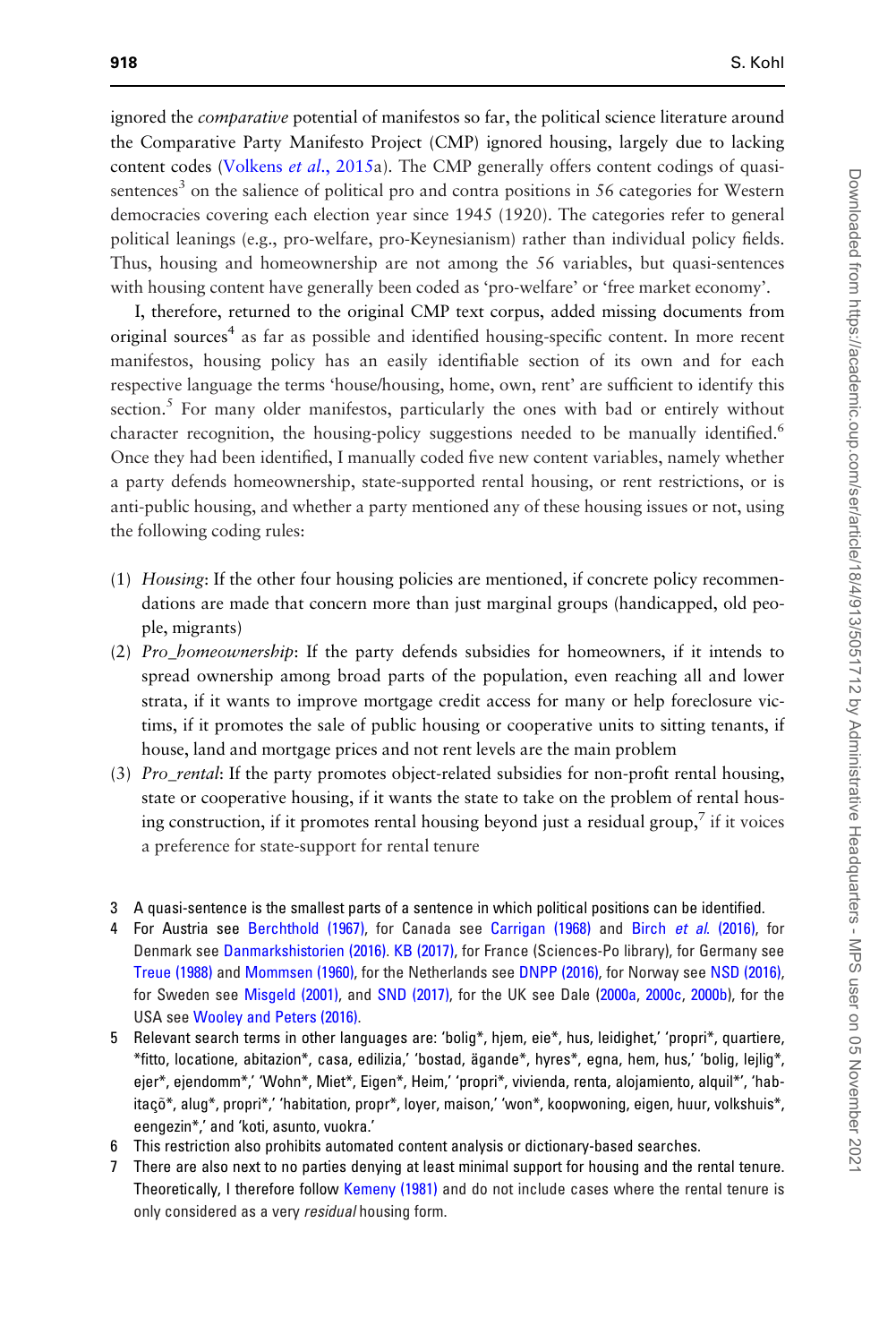- (4) Rent\_restriction: If the party is against free market rents, if it promotes rent freezes or caps on rent prices, if it is against rent usury
- (5) *Anti<sub>public</sub>*: If the party is against state intervention in housing, if it promotes the retreat of the state from housing policies, in general or from object-based subsidies, in particular, if it is against state-subsidized non-profit associations, if it supports residualist state housing policy

I coded manifestos from 19 OECD countries since 1945 (for USA since 1920). Southern European countries enter the corpus with the transition to democracy in the 1970s.<sup>8</sup> Eastern Europe has been excluded as the years before 1990 are obviously missing and homeownership questions were of a different nature in the transition economies. I chose to code only the presence  $(= 1)$  or absence  $(= 0)$  of policy positions categorically and not the salience in terms of the relative share of quasi-sentences in a document. Housing often follows a general critique of the salience approach ([Gemenis, 2013,](#page-22-0) p. 5), in that positions are either defended or not defended. A more technical reason for categorical coding is that, as earlier manifestos are missing in the database, the exact division of many documents into quasi-sentences is not known. To evaluate a party's commitment to defending homeownership, I will, therefore, rely on the more qualitative assessment presented in Section 4 rather than inferring from relative frequencies counted. I coded only four substantive housing policy variables because homeownership is my main interest and because qualitative studies of housing suspect a party cleavage line over the issues mentioned. Unfortunately, more detailed policy propositions would have had too low coverage across time and countries. It would have been interesting to include variables such as support for housing savings versus mortgage payment tax deductions or support for single-family houses versus other architectonic forms, but this was not feasible. Coverage of the fine difference between more market-conform types of homeownership and forms with anti-market features would also have been unequal. The risk of confusing silence on these specific issues with an opposition position would have been too high.

Even though they are currently used in political science ([Franzmann, 2009](#page-22-0)), for instance for successfully predicting government budget choices ([Hofferbert and Klingemann, 1990\)](#page-22-0), party manifestos are of course very particular speech acts. They may not represent a party's general outlook because that party may only be using them for political gain in the competition against other parties, they might represent a vague internal party consensus, they mostly contain only broad world views and only positive rather than negative policy statements, and they might differ from later coalition programmes and policy statements made within the legislative cycle ([Seeger, 1995](#page-24-0)). They are also not informative about any monetary commitment from the parties in support of the statements they make. They do, however, mark important public statements, for which parties can be held responsible and which often represent the broader ideological outlook. If a party really wants to make something its cause, it will mention it, and if a party is clearly not in favour of something, it will not mention or even oppose it. In the housing case, only the stance *against* public housing and state intervention occurs with some frequency as a negative stance. In turn, homeownership is only

8 Greece and Iceland are missing due to language barriers. I coded manifestos myself with the exception of Finland where I relied on an external coder who I instructed with the help of the above coding scheme. I cross-checked the results with existing secondary literature as a robustness check. General knowledge of the countries' housing literature acted as validity check.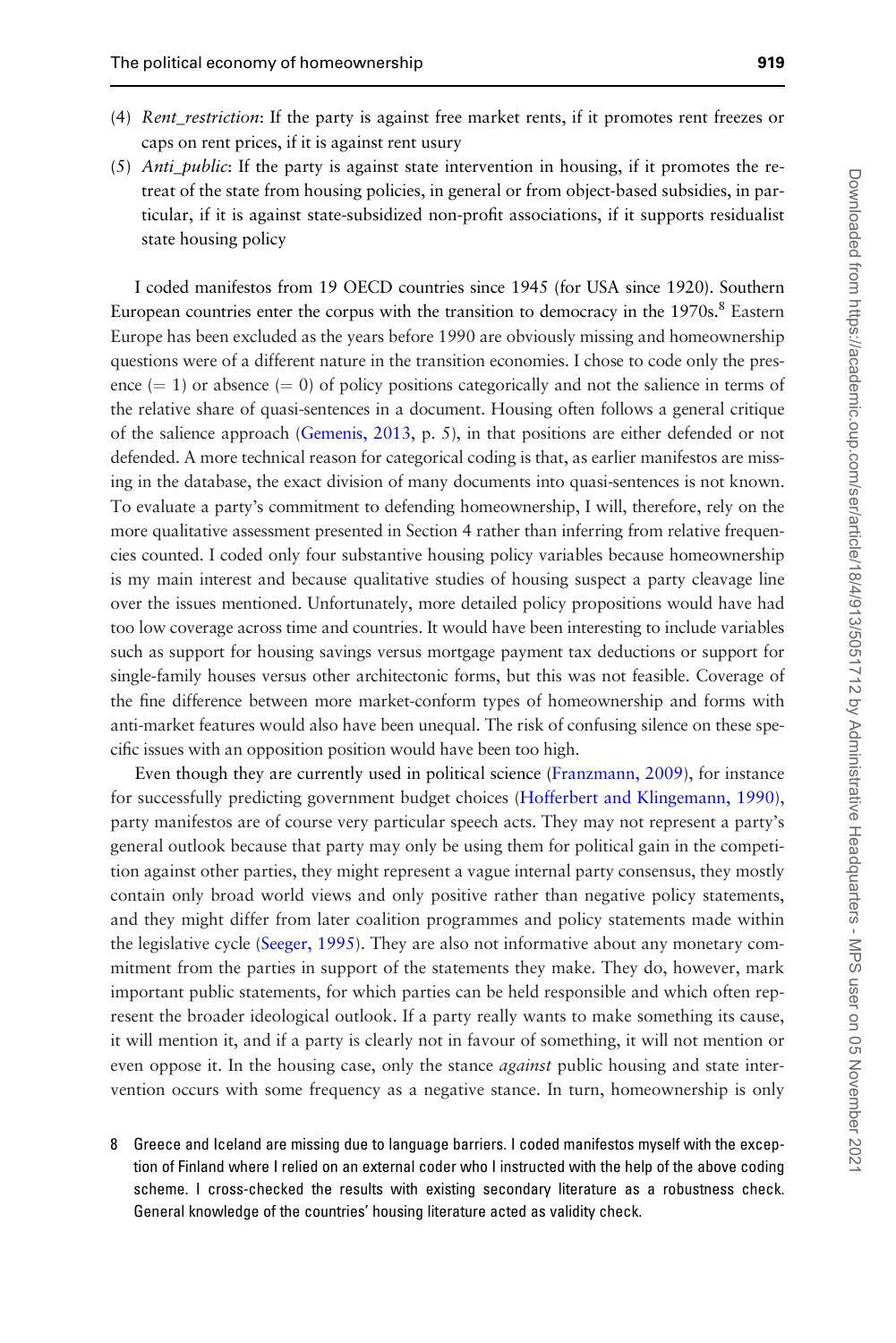| Country                   | Years     | Manifestos With | housing of<br>content | Number Pro-<br>elections | homeownership rental | $Pro-$ | Antisocial Rent | restrictions |
|---------------------------|-----------|-----------------|-----------------------|--------------------------|----------------------|--------|-----------------|--------------|
| Australia                 | 1946-2013 | 98              | 76                    | 27                       | 0.95                 | 0.26   | 0.01            | 0.04         |
| Austria                   | 1949-2008 | 69              | 50                    | 19                       | 0.56                 | 0.48   | 0.20            | 0.36         |
| Belgium                   | 1946-2010 | 157             | 118                   | 21                       | 0.81                 | 0.66   | 0.05            | 0.09         |
| Canada                    | 1945-2011 | 89              | 72                    | 22                       | 0.63                 | 0.67   | 0.00            | 0.06         |
| Denmark                   | 1945-2011 | 175             | 108                   | 21                       | 0.50                 | 0.44   | 0.20            | 0.10         |
| Finland                   | 1945-2011 | 106             | 69                    | 19                       | 0.61                 | 0.62   | 0.00            | 0.35         |
| France                    | 1946-2012 | 74              | 61                    | 17                       | 0.61                 | 0.70   | 0.15            | 0.26         |
| Germany                   | 1949-2013 | 83              | 69                    | 18                       | 0.62                 | 0.61   | 0.22            | 0.42         |
| Great Britain             | 1945-2010 | 62              | 60                    | 18                       | 0.88                 | 0.77   | 0.17            | 0.22         |
| Ireland                   | 1957-2011 | 69              | 64                    | 16                       | 0.98                 | 0.38   | 0.00            | 0.05         |
| Italy                     | 1946-2013 | 115             | 55                    | 17                       | 0.80                 | 0.62   | 0.13            | 0.04         |
| The Netherlands 1946-2012 |           | 124             | 118                   | 21                       | 0.71                 | 0.67   | 0.19            | 0.04         |
| New Zealand               | 1946-2011 | 88              | 70                    | 23                       | 0.96                 | 0.37   | 0.07            | 0.04         |
| Norway                    | 1945-2009 | 110             | 106                   | 17                       | 0.92                 | 0.38   | 0.16            | 0.06         |
| Portugal                  | 1975-2009 | 59              | 44                    | 13                       | 0.39                 | 0.89   | 0.05            | 0.14         |
| Spain                     | 1977-2011 | 73              | 64                    | 11                       | 0.83                 | 0.92   | 0.02            | 0.06         |
| Sweden                    | 1944-2010 | 116             | 73                    | 21                       | 0.56                 | 0.44   | 0.21            | 0.19         |
| Switzerland               | 1947-2011 | 94              | 59                    | 17                       | 0.64                 | 0.46   | 0.08            | 0.24         |
| <b>USA</b>                | 1920-2012 | 48              | 41                    | 24                       | 0.85                 | 0.32   | 0.20            | 0.07         |

Table 1 Coverage of country-years and means of housing positions in manifestos

Source: Own compilation.

very rarely opposed in Green parties', even more rarely in socialist parties' manifestos. There was, therefore, no need to code the negative stance on homeownership. Table 1 summarizes the country-year coverage and descriptive statistics by country.<sup>9</sup>

Of the 2183 party manifestos in the 19 countries, 372 documents are missing. Missings are particularly from the 1950s (50% are before 1979) and particularly entire elections in Denmark, Italy and Switzerland.<sup>10</sup> Fortunately, the missings in most other cases predominantly concern small parties (median of 4.41% vote share), niche or regional parties. Nevertheless, 22 of the total 372 elections have manifestos for parties garnering <50% of the votes. The appendix analyses missings more systematically and one robustness test takes this issue into account.

Of the remaining 1809 documents, 430 do not mention any of the four housing policy propositions as content. With only 47%, Italy has the lowest percentage of manifestos with housing content and the Anglo-Saxon countries have the highest. Among manifestos *with* housing content, 73% favour homeownership, the remainder does not mention it (but propose at least one other housing policy). In 55% of manifestos support for rental housing is mentioned, in 14% the preference is for rent restrictions and in 11% opposition to state housing intervention is expressed.

- 9 The data are provided on the author's website.
- 10 Missings relative to the party coverage of the 2015a CMP dataset, which itself does not systematically register many smaller parties, but at least all parties entering parliament.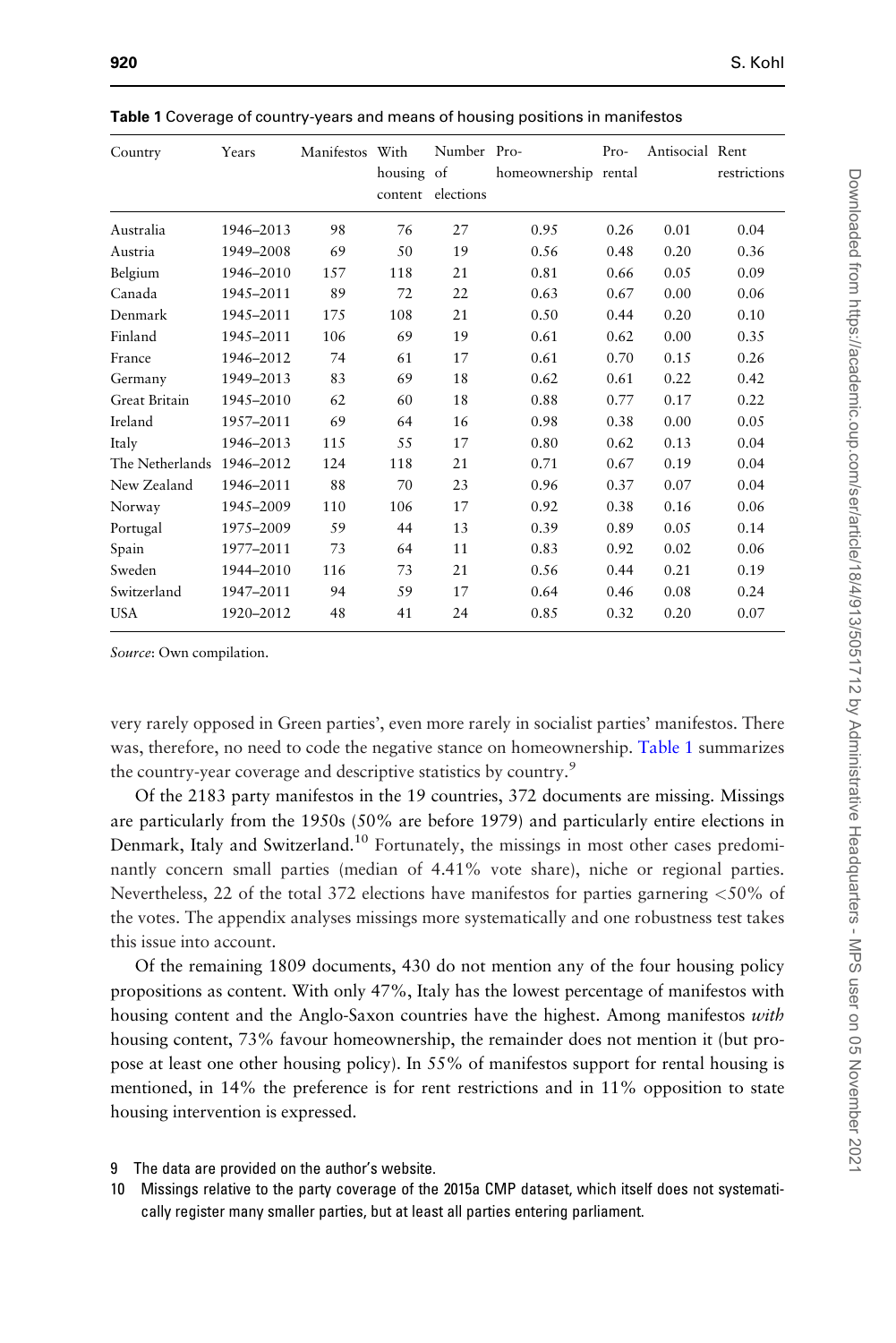Across time and parties, homeownership support is highest in the Anglo-Saxon countries but also Norway with up to 100% of manifestos favouring homeownership and it is lowest in central European countries and Portugal. Rental housing support, by contrast, is lowest in Anglo-Saxon countries, though not Britain, and highest in the Southern European high-homeownership countries, where the incessant call for more rental housing is apparently incompatible with actual housing reality. The demand for rent restrictions is highest in German-speaking countries and lowest in English-speaking ones, as is the preference for cutting back on state housing intervention. Since these two policy options are rather marginal and also for reasons of space, I will focus on the dominant homeownership preferences.

The correlation between pro-homeownership and pro-rental housing (or pro-rent restriction) is  $r = -0.31$  (or  $-0.30$ ), while it is almost zero between pro-homeownership and antipublic housing. Homeownership and policies favouring tenants (either through state support for rental construction or rent-price restrictions) thus describe cleavage lines across all countries. The imperfect correlation, however, also shows that the policy positions are not mutually exclusive. The zero correlation between homeownership and the market-liberal stance against state housing intervention shows a certain independence of the market liberals with regard to the other two positions. In the ideological landscape of Western parties, the homeownership ideal occupies a rather conservative position. The highest positive correlations are with 'free enterprise', 'incentives' (0.19 and 0.23) and pro-military spending (0.17), and the highest negative correlations are with 'social justice'  $(-0.23)$  and 'nationalization'  $(-0.17)$ . The correlations with the CMP's composite ideological indices are similar: right/ left scale (0.22), pro-welfare scale  $(-0.23)$  and market-economy (0.18). These bivariate findings suggest that the thesis about the trade-off between welfare and homeownership on the party-discursive level is correct: the more parties defend welfare policies, the less they defend homeownership.

The right-left division of the homeownership position can also be determined from its support in the different party families that the 270 different parties in the sample are grouped into. The pro-homeownership stance is defended in 94% of conservative party and 93% of Christian democratic manifestos, followed by 85% of agrarian party and 81% of liberal party manifestos. At the lower end are socialist parties with 38% and green parties with  $18\%$ .<sup>11</sup> Social democratic parties are in between with a slightly below-average 67%, while socialists and social democrats have the highest variance of positions across countries and time, even more than the often heterogeneous special issue or nationalist parties. The picture for the rental housing support is roughly the reverse: socialist parties almost always defend rental housing, followed by green parties (84% of their manifestos), and social democratic parties (77%). But Christian democratic parties also still defend this option in almost half of all manifestos (49%), while conservative, liberal, agrarian and nationalist parties are at the lower end with around  $25\%$ .<sup>12</sup>

On the aggregate level, homeownership positions do not follow a simple linear time trend. On the level of individual parties, however, some discontinuities can be observed. The

<sup>11</sup> If they showed any interest at all in housing beyond narrow ecological topics, they opposed the neo-liberal housing tendencies of the established parties. Often with a constituency of urban tenants, they argued for dense cities of rental housing, stronger state activity in housing and against the environmentally destructive suburban sprawl of single-family houses.

<sup>12</sup> Also see [Figure 1](#page-13-0) on the party-family rankings.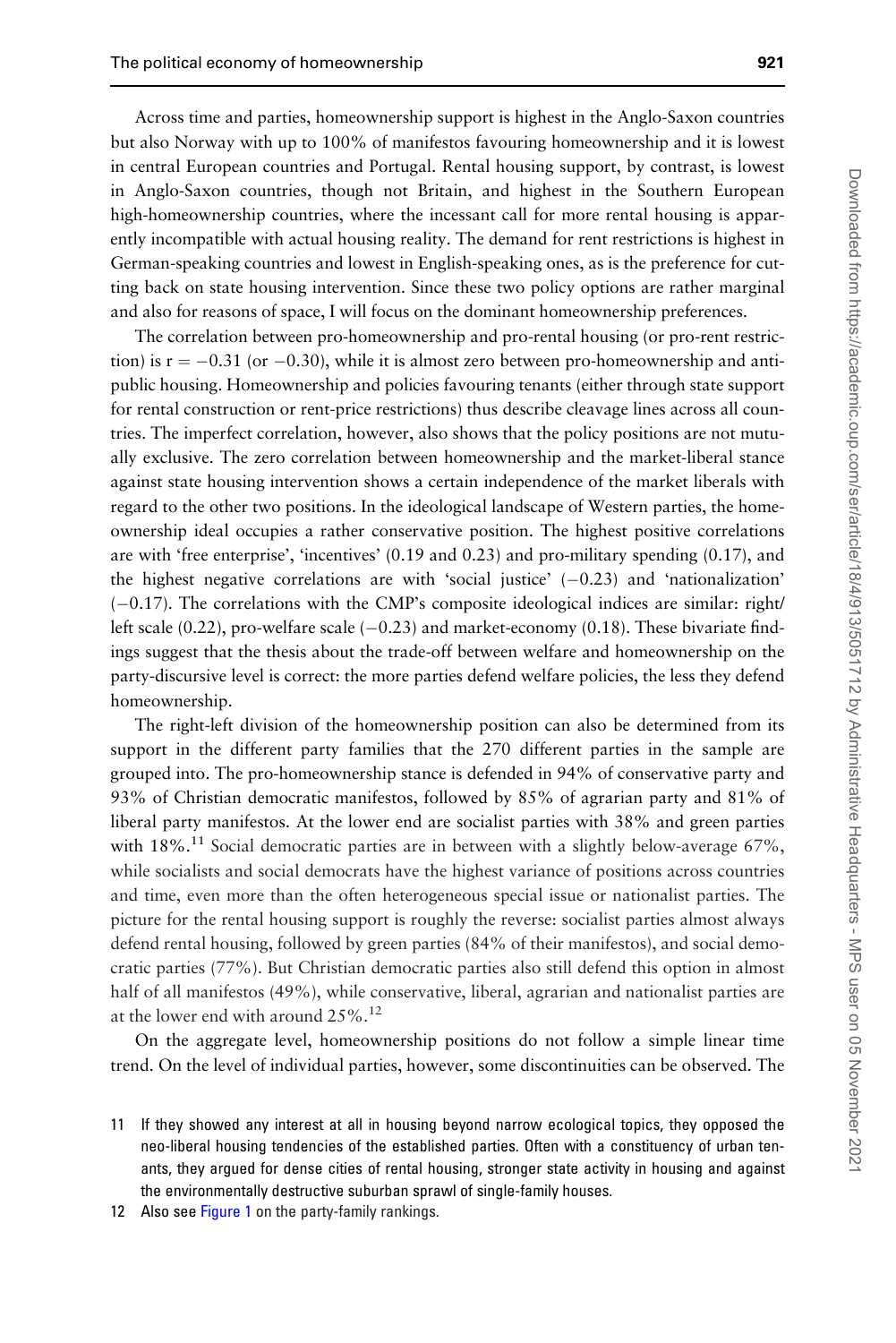sequence of homeownership position spells can be constructed for the 223 parties, with a range of 9–74 election points [\(Gabadinho](#page-22-0) *et al.*, 2009).<sup>13</sup> After deleting missings, parties can either be assigned the status of defending homeownership or not and if they have one status in one election, the party can either keep the same status or transition to the other at the next election. Of all parties not defending homeownership at a given election, 41% switched to a pro-homeownership stance at the next election, the remainder still did not support homeownership. By contrast, the transition rate for parties starting with a defence of homeownership position at a given election to continuing to be pro-homeownership at the following election is 88%. Thus, once a homeownership position has been reached, it is rarely abandoned, while non-homeownership positions turned more frequently into homeownership positions. A look at the individual party position sequences reveals that while conservative parties' defence of homeownership was quite stable over time, it is the centre-left parties that tended to shift to homeownership positions over time. For support for rental housing, the picture is similar: once a party defends rental housing, that position is continued at the following election (78%), while the transition to rental support occurs in only 26% of cases. Here it is the centre-left parties that remain stationary, while conservative parties had only some pro-rental spells in their sequence during moments of crisis (post-war or post-2007).

To explain the determinants of homeownership positions in a multivariate context with reference to the theoretical expectations from Section 2, I proceed in two steps: firstly and preliminarily, I explain why party manifestos mention housing policy at all, as those not mentioning housing policy are by definition not defending homeownership. Second and more importantly, I explain why manifestos defend homeownership, assuming that they mention housing policy in the manifesto. As a modelling technique, I estimate two multilevel logistic regression models with the mention of housing and the pro-homeownership position as a binary dependent variable for each model. I use logistic models because the dependent variable is binary; I use multilevel models because the data are hierarchically structured and therefore not independent. Manifestos are generally nested in parties which are part of party families, but they are also nested in particular election contexts. Moreover, both parties and elections are also nested in countries. In the following multilevel models, I opt for both a country-level and a party-family level as higher levels in which manifestos are nested. There are both empirical and theoretical reasons for this: empirically, both of these levels significantly lower the information criterion values (AIC) when added to null models, more so than adding elections as a level. Adding elections as a third level does not enhance the information degree of the models and generates convergence problems. Instead, I will model the time context by using periodical dummy variables. My theoretical reasoning for this course of action, in line with the theory section above, is that both country and party-related factors are more important than election-specific questions. I opt for party families and not individual parties as a level to reduce the complexity of 223 different, at times historically discontinuous, parties. The country level is chosen beyond the partisan level to include the structural background of national political economies.

As main explanatory and control variables, I also follow Section 2 as a guide for operationalizations. The document length (number of quasi-sentences) serves as a general control [\(Hansen, 2008\)](#page-22-0). As first substantive variables for partisan ideology, I use the CMP's party family variable and the right-left scale (RILE), which is positive when a manifesto tends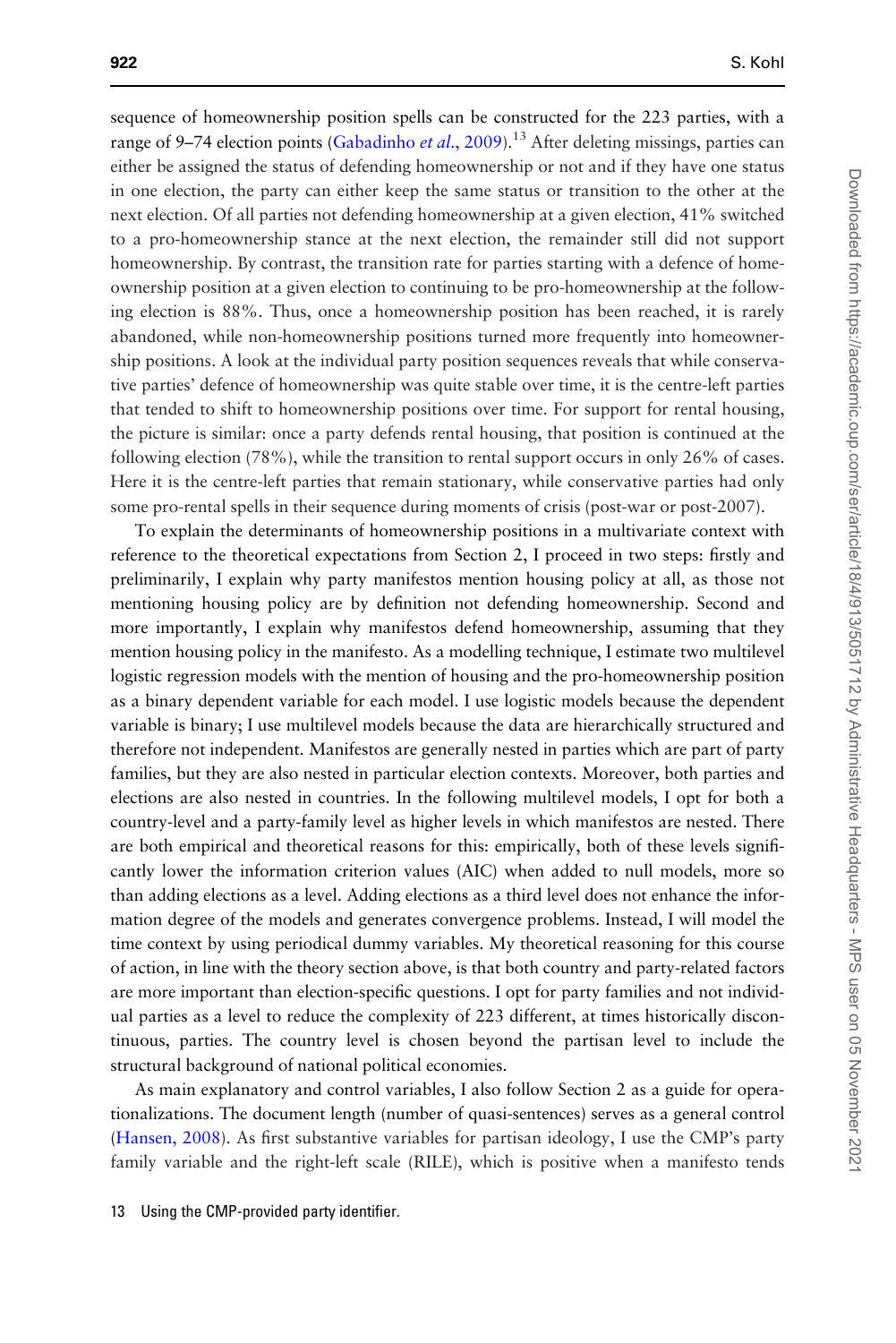|                                                  | Housing on manifesto agenda |                   |                    |                   |  |
|--------------------------------------------------|-----------------------------|-------------------|--------------------|-------------------|--|
|                                                  | Model(1)                    | Model (2)         | Model $(3)$        | Model (4)         |  |
| Document length                                  | $1.157***(0.152)$           | $0.942***(0.145)$ | $1.091***(0.153)$  | $0.922***(0.141)$ |  |
| Left-right (RILE)                                | $-0.162*(0.072)$            | $-0.145(0.075)$   | $-0.210**$ (0.079) | $-0.175*(0.077)$  |  |
| Party competition                                |                             | $0.622***(0.083)$ |                    | $0.621***(0.082)$ |  |
| Vote share                                       |                             | $0.230*(0.093)$   |                    | $0.189* (0.094)$  |  |
| Lag incumbency                                   |                             | 0.066(0.074)      |                    |                   |  |
| Homeownership                                    |                             |                   | 0.056(0.149)       | $-0.065(0.091)$   |  |
| GDP p.c.                                         |                             |                   | $-0.377(0.222)$    | $-0.216(0.178)$   |  |
| House prices                                     |                             |                   | 0.260(0.148)       | 0.182(0.125)      |  |
| GDP p.c. growth rate                             |                             |                   |                    | 0.019(0.102)      |  |
| Homeownership growth                             |                             |                   |                    | $0.160*(0.070)$   |  |
| House price growth                               |                             |                   |                    | 0.032(0.078)      |  |
| Period 1920-1955 (reference<br>period 1990-2006) | $0.603**$ (0.230)           | $0.689* (0.274)$  | 0.123(0.555)       | $-0.123(0.500)$   |  |
| Period 1956-1975                                 | $1.046***(0.186)$           | $0.956***(0.190)$ | $0.792*(0.380)$    | $0.690*(0.338)$   |  |
| Period 1976-1990                                 | $0.720***(0.178)$           | $0.614***(0.178)$ | $0.573*(0.238)$    | 0.427(0.226)      |  |
| Period 2007-2015                                 | $-0.154(0.205)$             | $-0.139(0.226)$   | $-0.208(0.258)$    | $-0.118(0.248)$   |  |
| Constant                                         | $1.003***(0.244)$           | $1.073***(0.184)$ | $1.192***$ (0.292) | $1.205***(0.227)$ |  |
| Observations                                     | 1803                        | 1615              | 1636               | 1589              |  |
| Log Likelihood                                   | $-839.588$                  | $-727.511$        | $-755.778$         | $-716.840$        |  |
| Akaike information criteria                      | 1697.175                    | 1479.022          | 1535.557           | 1467.680          |  |
| Bayesian information criteria                    | 1746.650                    | 1543.667          | 1600.357           | 1558.984          |  |

| Table 2 Regression on the mention of housing |  |  |  |
|----------------------------------------------|--|--|--|
|----------------------------------------------|--|--|--|

Note:  $P < 0.05$ ;  $* P < 0.01$ ;  $* * P < 0.001$ .

more to the right. Second, as variables describing the politics, I use a party's vote share, its status of incumbency (versus opposition) in the previous legislative term and, to operationalize party competition, I use the sum of party support for homeownership in a country. Third, as variables for the economic structure, I use the level of homeownership, GDP per capita, house prices and OECD social expenditure per GDP at a given election, or, alternatively, the growth rate over the four legislative years preceding the election.<sup>14</sup> All variables are standardized using the grand mean. Finally, I add time period dummies because elections are not annual events and not synchronized across countries. Following periodizations in the housing literature ([Bengtsson](#page-21-0) *et al.*, 2006), I use the post-war era until 1955, the postwar construction boom until 1975, the post-oil crisis downturn, the housing boom period of 1990–2006 and the Great Recession period thereafter. Table 2 shows the first regression on the mention of housing on a party's manifesto agenda.

14 House price data are from Jordà et al[. \(2017\)](#page-22-0), Knoll et al[. \(2015\),](#page-22-0) [Kohl \(2018\)](#page-23-0), from the OECD for Ireland and New Zealand, Statistics Austria for Austria. Real GDP per capita with purchasingpower parity are taken from the extended [Maddison-Project \(2013\).](#page-23-0) Election and party variables come from the ParlGov data provided by Döring and Manow (2010). The OECD data are taken from the OECD Social expenditure database after 1980 and before 1980 from [Lindert \(2004\)](#page-23-0). The interpolated homeownership data are from [Kohl \(2017\)](#page-23-0).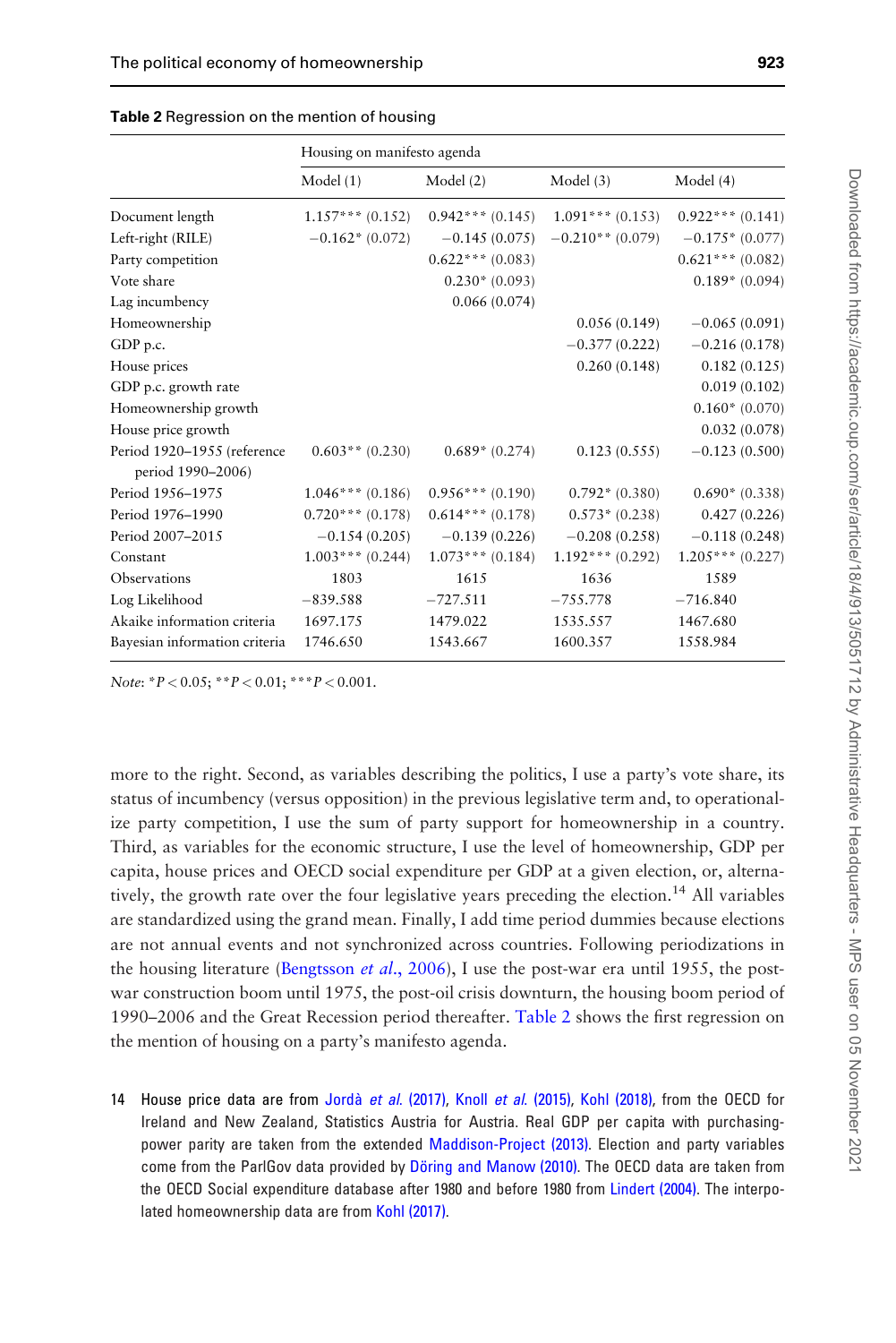The models here and below, all nested in party families and countries, start from the variables on the manifesto and partisan level to successively introduce the politics and economic background variables. In the first model, the party family random intercepts (not shown) reveal that although socialist and social democratic parties are most likely to mention housing in their manifestos, they are closely followed by conservative and Christian democratic parties. Housing thus shares features with other welfare domains, even though it is not an exclusive reserve of the left. The RILE scale, which also takes into account ideological changes within a party (family) and time period, supports this observation as right-wing manifestos are less likely to mention housing. Moving one standard deviation to the right on this scale makes mentioning housing 1.17 times less likely. Document length is a particularly important control variable for the specialized housing policy field, with longer documents being more likely to contain housing issues per se. The early post-war manifestos, those published during uncertain times for polities in economic or constitutional crises, usually have other priorities than housing policy. The time dummies suggest a generally declining focus on housing since the war. Manifestos between 1956 and 1975, for instance, were 2.6 times more likely to mention housing than those from 1990 to 2006. The second model introduces the politics variables of political parties: the larger a party and the more housing is mentioned across parties in a country, the greater the probability of the party also addressing housing, whereas smaller and special issue parties can afford to not mention this particular policy field. Whether a party was incumbent or in opposition in the preceding term is without effect.<sup>15</sup> The third model introduces the structural background variables at their election-year *levels*. Here, housing appears more on the manifesto agenda when GDP p.c. is low and house prices are high. In the complete Model 4 which additionally introduces the growth rate of these variables across the preceding 4 years, they remain significant, with homeownership growth making housing policy mentions more likely. Overall, this regression shows that mentioning housing issues per se in manifestos is similar to other welfare policies, in that it is more of an issue of the left, dependent on the general and housingspecific business cycle and prone to strategic politics.

More importantly in the present context, the second regression displayed in [Table 3](#page-12-0) focuses on those manifestos that do mention housing in order to explain what makes them support homeownership as a policy option.

The order of models is the same as before: again, the document length control is important, as longer manifestos tend to propose homeownership. Over time, the prohomeownership stance started to become important after the end of the reconstruction boom in the 1970s only to decline again after the Great Recession. The long housing boom from the 1990s onward was thus accompanied by homeownership promises in manifestos, which appeared 2.4 times less after 2007 when parties rediscovered the rental housing support alternative during the crisis. Contrary to the case of general housing policies, it is parties on the right which are more likely to argue for homeownership. An interaction with the period dummies (not shown) reveals this to be constant through time. This effect is also

15 It is insignificant throughout and dropped hereafter and below to avoid missing cases. The structural variables for the period before 1980 are unavailable for Austria, Ireland and New Zealand, which explains the lower number of cases. The OECD social expenditure data are not available for the 1950s.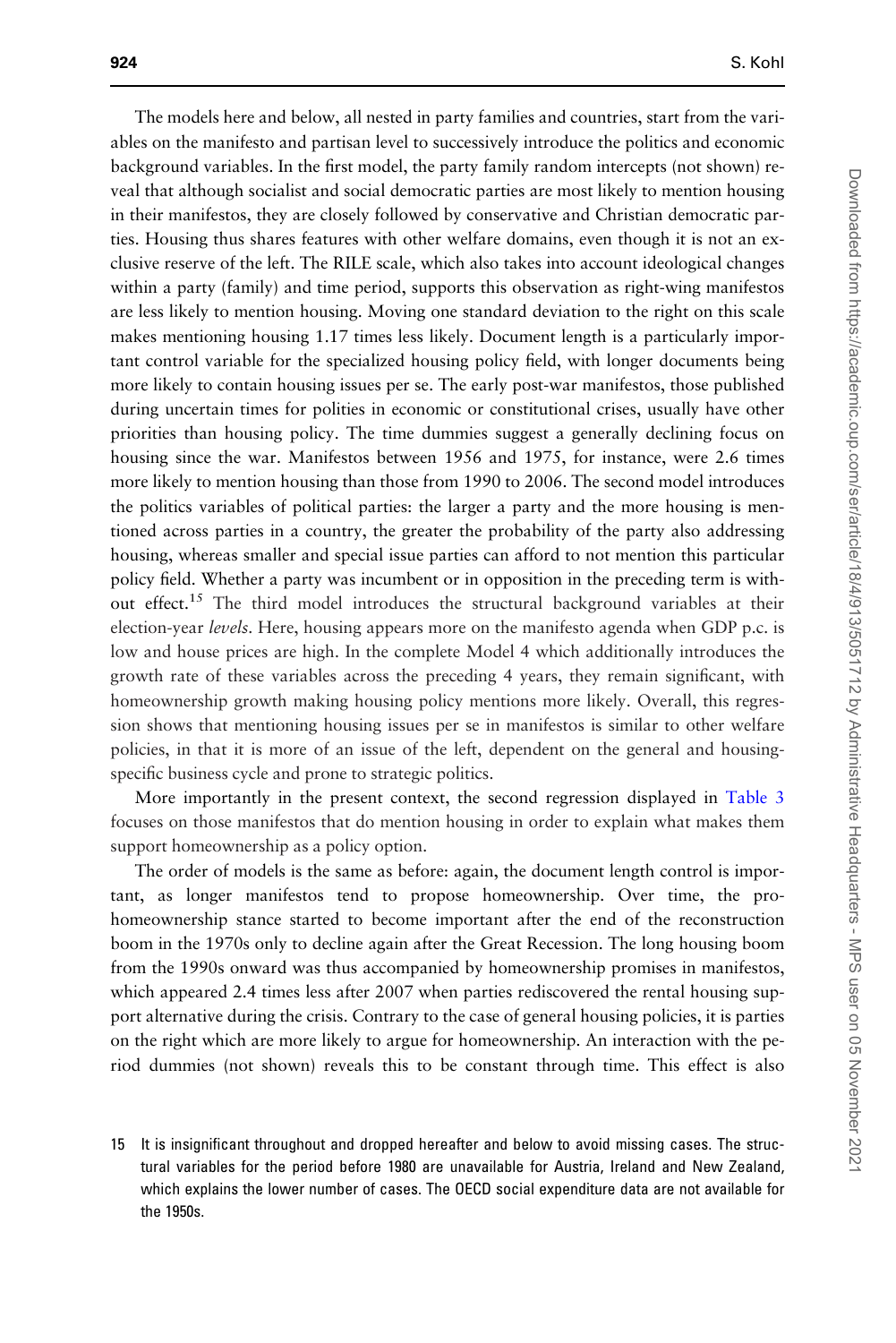|                                                  | Pro-homeownership positions |                    |                    |                    |  |
|--------------------------------------------------|-----------------------------|--------------------|--------------------|--------------------|--|
|                                                  | Model(1)                    | Model (2)          | Model $(3)$        | Model (4)          |  |
| Document length                                  | $0.353***(0.106)$           | $0.265*(0.108)$    | $0.246*(0.113)$    | 0.168(0.107)       |  |
| Left-right (RILE)                                | 0.164(0.101)                | 0.203(0.107)       | 0.175(0.112)       | $0.276*(0.118)$    |  |
| Period 1920-1955 (reference<br>period 1990-2006) | $-0.739*(0.289)$            | $-0.964**$ (0.326) | $-0.372(0.678)$    |                    |  |
| Period 1956-1975                                 | $-0.148(0.234)$             | $-0.340(0.247)$    | 0.070(0.472)       | 0.093(0.502)       |  |
| Period 1976-1990                                 | 0.422(0.233)                | 0.389(0.245)       | 0.542(0.312)       | 0.590(0.313)       |  |
| Period 2007-2015                                 | $-0.761**$ (0.262)          | $-0.912**$ (0.289) | $-0.801**$ (0.311) | $-0.903**$ (0.328) |  |
| Lag incumbency                                   |                             | 0.044(0.093)       |                    |                    |  |
| Party competition                                |                             | $1.087***(0.123)$  |                    | $1.017***(0.137)$  |  |
| Vote share                                       |                             | $0.261* (0.116)$   |                    | $0.432**$ (0.133)  |  |
| Homeownership                                    |                             |                    | $0.669***(0.203)$  | 0.238(0.135)       |  |
| House prices                                     |                             |                    | 0.167(0.171)       | 0.268(0.157)       |  |
| GDP p.c.                                         |                             |                    | $-0.308(0.263)$    | $-0.162(0.230)$    |  |
| Homeownership growth                             |                             |                    |                    | 0.019(0.105)       |  |
| House price growth                               |                             |                    |                    | $-0.173(0.119)$    |  |
| GDP p.c. growth                                  |                             |                    |                    | 0.089(0.198)       |  |
| Social expenditure/GDP                           |                             |                    |                    | 0.115(0.143)       |  |
| Constant                                         | $1.513**$ (0.536)           | $1.730***$ (0.432) | $1.383* (0.546)$   | $1.466**$ (0.447)  |  |
| Observations                                     | 1371                        | 1240               | 1244               | 1056               |  |
| Log Likelihood                                   | $-602.157$                  | $-515.855$         | $-541.351$         | $-432.419$         |  |
| Akaike Inf. Crit.                                | 1222.314                    | 1055.709           | 1106.702           | 898.837            |  |
| Bayesian Inf. Crit.                              | 1269.324                    | 1117.184           | 1168.215           | 983.195            |  |

<span id="page-12-0"></span>

|  |  | Table 3 Multilevel regression on pro-homeownership |
|--|--|----------------------------------------------------|
|--|--|----------------------------------------------------|

Note:  ${}^*P < 0.05$ ;  ${}^*{}^*P < 0.01$ ;  ${}^*{}^*{}^*P < 0.001$ .

reflected in the different probabilities with which different party families defended home-ownership as displayed in [Figure 1](#page-13-0).<sup>16</sup>

Christian democratic parties are in the lead, followed by conservative parties and parties of the political right, whereas centre-left and green parties are most likely to not argue for homeownership. On the level of countries, the probabilities are shown in [Figure 2.](#page-13-0) Most Anglo-Saxon countries, along with Norway, lead the ranking, while German-speaking and some Scandinavian countries show least support for homeownership. An interaction (not shown) of countries with a dummy for the social democratic party family reveals that social democracies' position on homeownership is moderated by different country effects: compared to Germany, other German-speaking and some Scandinavian countries have less social democratic homeownership support, while Anglo-Saxon and Southern European countries tend to have more.

The second model in Table 3 introduces politics variables. Whereas former incumbent or opposition parties do not differ significantly, once again, it is the larger parties and those in

16 Based on a null model with party families and countries as upper levels. Controlling for country effects, the probability of defending homeownership (instead of not defending it) can be calculated as the logit transformation of the fixed intercept plus the country-specific random intercept. [Figure 2](#page-13-0) shows the same probabilities just for countries controlling for party families.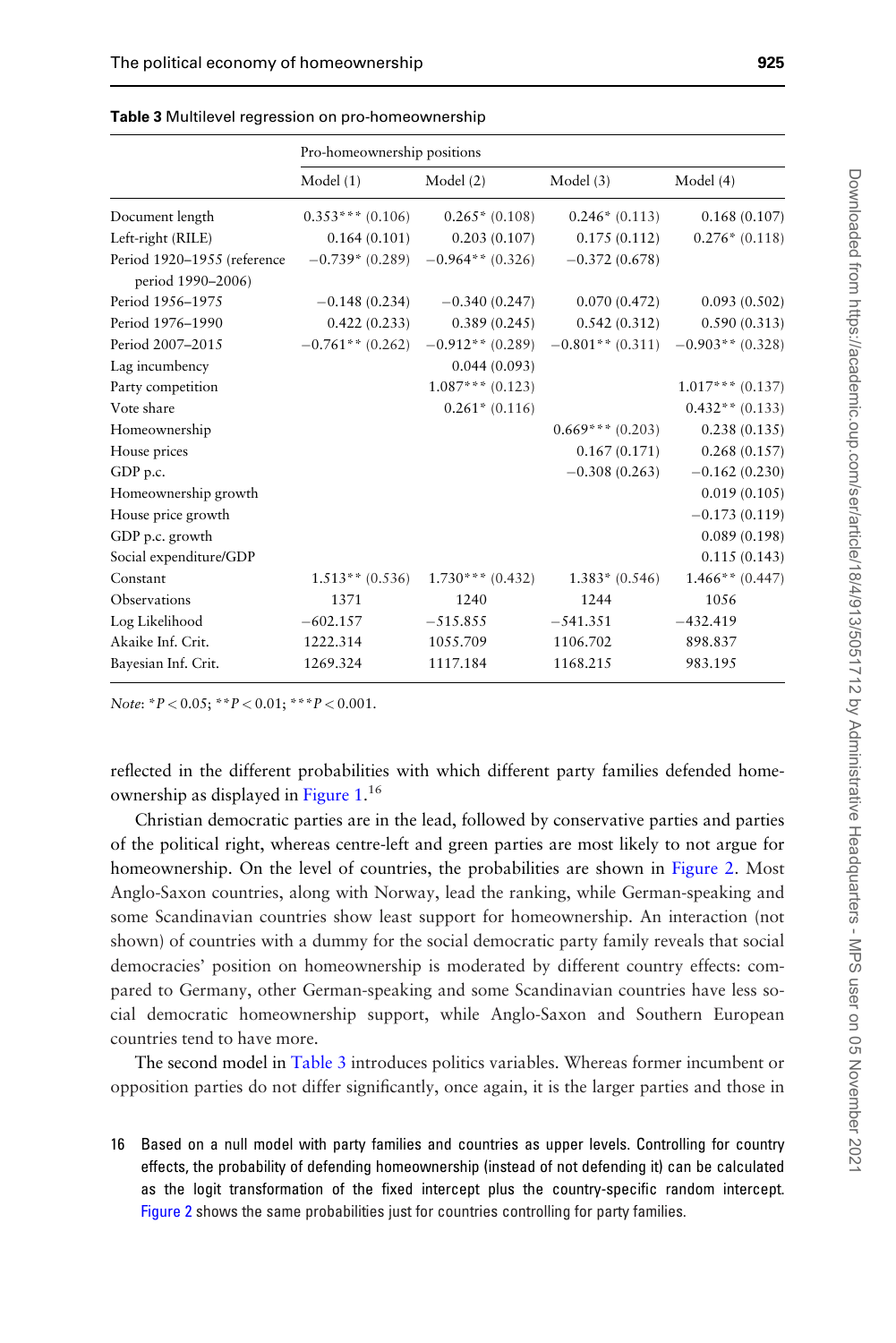<span id="page-13-0"></span>

Figure 1 Party-family-specific random intercepts.

Source: Own calculations.



Figure 2 Country-specific random intercepts.

Source: Own calculations.

Ecological parties

Ecological parties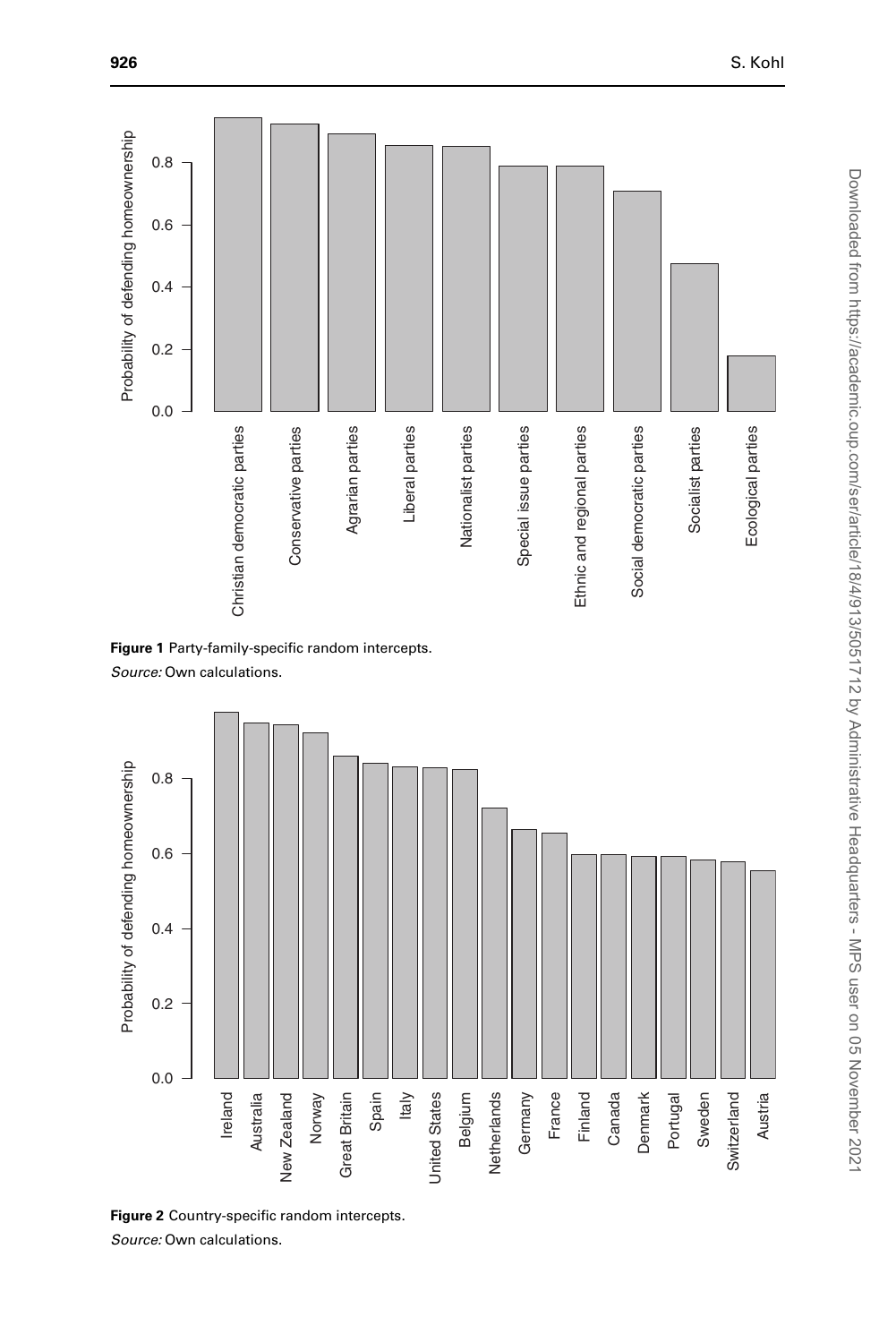more intense competition around the homeownership issue that are more likely to also argue for homeownership. The following models introduce the level and change of economic background variables. The housing or business cycle leave homeownership support untouched, whereas higher homeownership levels in a country make pro-homeownership stances more likely: an increase of one standard deviation makes the pro-homeownership stance almost twice as likely. Previous GDP growth increases the likelihood of pro-homeownership manifestos, while a country's welfare state level does not have a significant effect.

I conducted three robustness tests. Firstly, I reduced the sample by all manifestos presented at elections where the vote share is  $\langle 50\% (70\%)$  due to missing manifesto data. Secondly, I reduced the sample by all parties below the 5% vote threshold to control for possible effects of parties with less political relevance. The lower number of cases in these alternative models, however, still leave the substantive effects intact. Thirdly, I estimated logistic regressions with country, party-family and time dummies instead of multilevel models because this is often considered an alternative strategy to account for the dependencies in the data structure as they rule out any unobserved differences of the higher levels. Moreover, the multilevel model could have the problem of too few cases on the upper levels. As reported in the Appendix [Tables A1–A3](#page-25-0), the main substantive effects of the above multilevel models are robust.

# 4. Variation in centre-left support for homeownership and its consequences

What emerges from these analyses is that in the political economy of housing and homeownership, general economic background factors, parties' political strategies, but above all party ideology, all play a role in explaining variation in homeownership positions. Housing is a policy field that larger parties cannot neglect and, once more parties in a country take up housing and homeownership as an issue, other parties are pressured to follow suit. They are more influenced by growing homeownership rates or high levels of homeownership, while the housing cycle plays a less important role. Besides party choice for homeownership as driven by political strategy or the expediency of the (housing) economy, political parties also follow more general ideologies when it comes to housing and homeownership. Like other welfare policies, housing in general is more a project of the political left, whereas the homeownership issue tends to be owned by the political right. There is barely a single manifesto on the right that does not mention homeownership. On the left, however, there is substantial variation, with important nuances and country specificities meriting further qualitative discussion.

In line with my initial expectation, conservative and particularly Catholic parties are ideologically most committed to homeownership and have most to say about it in their manifestos. The recurrent arguments in favour of homeownership include its beneficial effects for families and stable citizenship and its contribution to opposing communism. Some conservative parties such as in the UK, New Zealand or Norway also make use of the idea of a 'property-owning democracy'. The Social Credit Party of Canada went as far as claiming in 1962 that: 'Social Credit recognizes the family as the basic unit of society and regards the sanctity of the home as fundamental to the preservation of Christian civilization', where home refers to 'owner-occupied' housing financed by a state-controlled credit scheme. But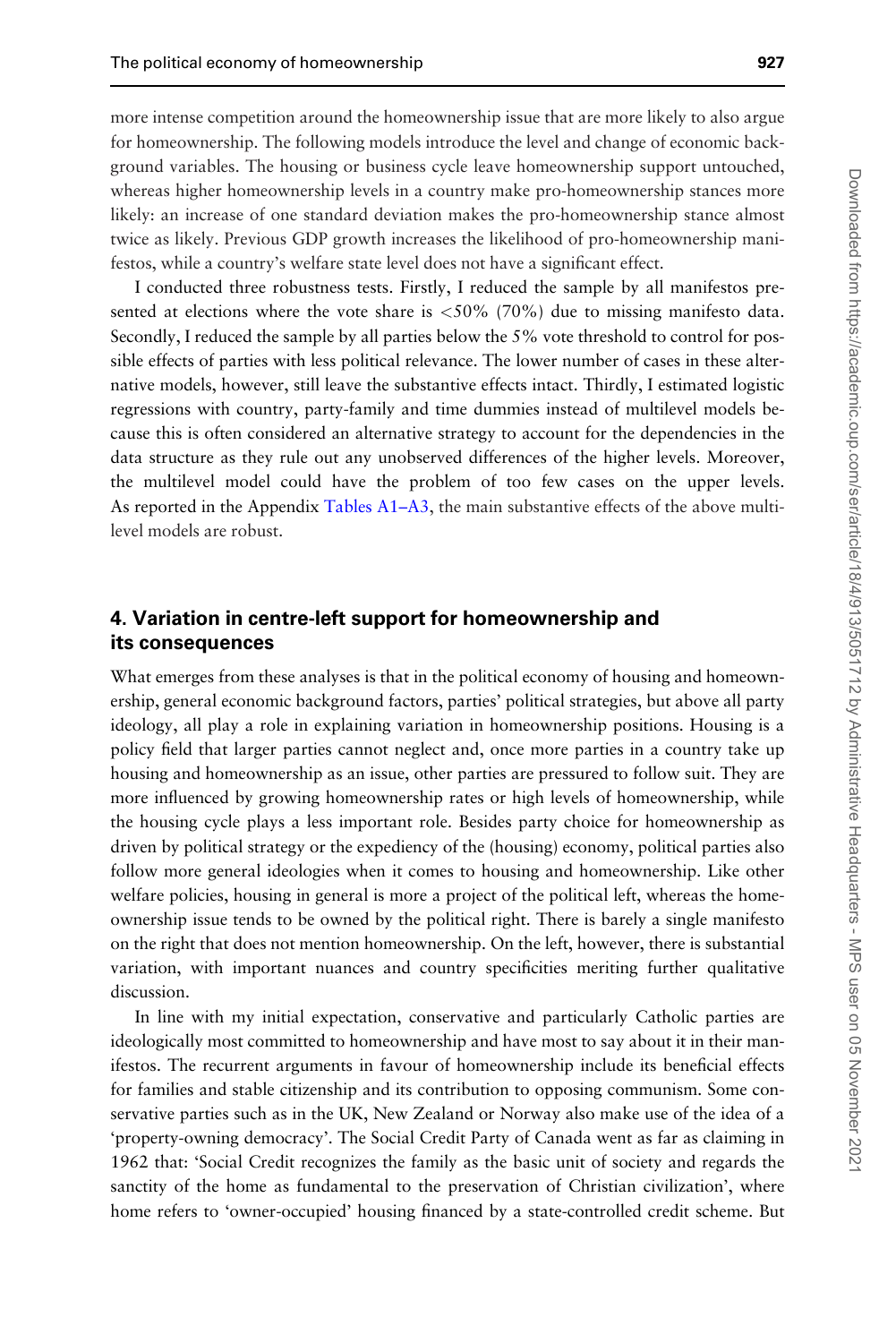also Nordic farmer parties seldom leave homeownership unmentioned as an instrument for opposing urbanization.

While Christian democracy has consistently pursued a mission to create more homeowning families, they also differ from other conservative parties in their more frequent commitment to a rental alternative. Given the prominence of Christian democratic parties in postwar governments when social housing in rental form reconstructed many European cities, it was often these parties rather than the social democrats that built a system of housing welfare [\(Van Kersbergen, 1995](#page-24-0)). In this respect, housing is similar to other pillars of the welfare state in countries like Germany ([Schulz, 1988](#page-23-0)), Italy ([Pilat, 2014](#page-23-0)), Austria, the Netherlands, France's fourth Republic, Italy and—with nuances due to its strong homeownership tradition ([Goossens, 1982](#page-22-0))—Belgium. Christian conservatives could count on their own network of housing associations as pillars of their policies either in favour of family ownership or of workers' rental housing [\(Stieber, 1998,](#page-24-0) p. 28). The conservative side could also rely on Catholic and Protestant housing associations as well as organizations of the natalist movement in support of housing for large families. Centre-left parties, in turn, aligned with housing associations linked to the unions, with tenant organizations, the cooperative movement, or the municipal governments of towns with a large worker population. Conservative parties in Anglo-Saxon countries, by contrast, considered state rental housing for more than just residual groups a post-war emergency measure and centre-left parties, even if they were pro-rental, could not count on the network of non-profit associations available to housing policy in Europe.

This lack of support from a broader public housing movement is one background condition for the housing positions of centre-left parties in Anglo-Saxon countries. Having briefly toyed with public rental housing in the Great Depression and post-war era, they soon focused predominantly on a democratization of homeownership. Thus, the New Zealand Labour Party promised in 1966 that 'A LABOUR Government will continue Labour's traditional policy of assisting those who wish to own their own homes, building State owned houses for those unable to contemplate homeownership, and encouraging local bodies to provide community owned housing.' The Liberal Party of Canada promised in 1979 'to bring ownership within the reach of an increased number of Canadians', while the US Democrats of the Great Society era stated in 1968 that 'the objective is to enable the poor to own their own homes.'<sup>17</sup> In Great Britain, Labour had traditionally been the ally of council housing, but also favoured the sale of council houses to sitting tenants as early as the 1950s. Labour countered the Conservatives' 'property-owning democracy' in 1959 with the promise that they would 'help people buy their own homes and...ensure an adequate supply of decent houses to let at a fair rent'. In 1970, the British Labour Party proclaimed that 'Home ownership will be further encouraged. For the first time in our history, 50 per cent of the nation's homes are now owner-occupied. We believe that this proportion will rise and should continue to rise. We shall extend the system of 100 per cent mortgages.' And, in 1980, the Australian Labour Party campaigned with 'The great Australian dream of owning your own home is now out of reach of most families.'

This strongly contrasts with the social democrats in German-speaking countries, which have tended not to mention homeownership at all or, if they have, then not as a core policy position. The issue is virtually absent from their Swiss and Austrian manifestos and, though

17 In Canada, third parties on the left, by contrast, mostly opposed the strong homeownership focus.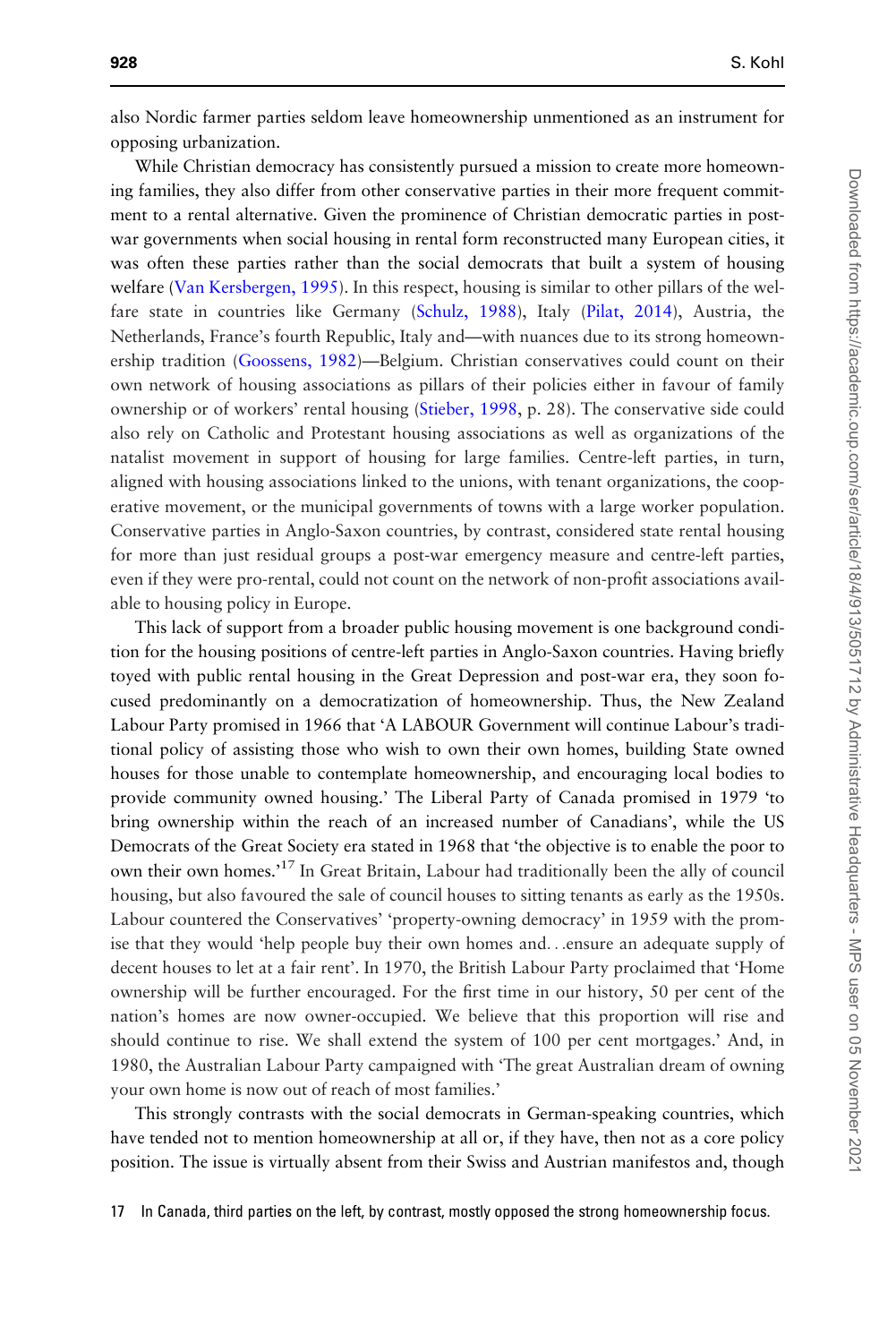appearing as an add-on to public housing in about half of German manifestos, it remains a marginal issue. The German SPD was particularly slow in addressing the petty propertyowning bourgeoisie: Engels had already ridiculed the French socialists for their accommodation strategy towards small-holding peasants in the 1890s and bringing homeownership to workers continued to be decried as the bad Proudhonian way (Knüpfer, 1979). While the SPD began to, at least pragmatically, mention property owners by the end of the 1920s, this did not erase the petty bourgeois and farmers' fears of being expropriated (Lösche and [Franz, 1992\)](#page-23-0). Only with its transformation into a popular party and a gradual *embour*geoisement of its constituency in the 1950s did the SPD also agree to state support for homeownership. But it was the SPD's opposition on the national level and particularly on the level of the state governments in Germany's federal system which prevented the stronghold of Christian democrats in the ministry of construction in the 1950s and 1960s from creating an anti-communist Western Republic of homeowners [\(Schulz, 1988](#page-23-0)). While the Austrian SPÖ had turned to the small property owners much earlier, Austrian conservatives, for instance, were still complaining in 1983 about socialists' attempts to boycott any advantageous tax treatment of homeownership. In the same year, German social democrats criticized the regressive effects of homeownership subsidies. Besides the German-speaking social democracies, the Danish, Swedish and Dutch social democrats have traditionally been the most committed to housing in the form of non-profit controlled rentals, but these parties took a much more favourable stance towards homeownership over the course of time [\(Aalbers, 2004](#page-21-0)). Dutch social democrats first mentioned their goal of helping even lower income strata to buy their own apartments in 1977, proclaiming again in 1986: 'People with modest income wishing to become homeowners must be supported. They should be given priority in the attribution of contingents of newly constructed units for ownership.' In Sweden, the social democrats changed their pre-war small ownership position and engaged in massive state support for public rental housing units. From the 1970s, however, the discourse of a 'neutrality of tenure' made homeownership a real alternative ([Lundqvist, 1986\)](#page-23-0) to the previously privileged rental housing.

In the other Scandinavian countries, the 'Proudhonian' socialist alternative of workers' small ownership persisted. The social democrats in Finland (Ruonavaara, 1999), Norway [\(Annaniassen, 2006\)](#page-21-0) and Iceland [\(Sveinsson, 2004\)](#page-24-0) became the prime advocates of small ownership for everyone. But the tradition of small ownership as the defence of cooperative ownership also persisted in Sweden and Denmark. In post-war Denmark, social democrats coalesced with the conservatives to support a huge mortgage program in favour of singlefamily house buyers ([Esping-Andersen, 1985,](#page-22-0) p. 180), which even led to a rise in votes for the radical centre-left Socialist People's Party and created a social democratic homeowners' constituency ([Esping-Andersen, 1978](#page-21-0)). Many of the Proudhonian homeownership policies were characterized by specific non-market provisions, such as the price control of state-subsidized units at resale or the state's right to be the primary purchaser at resale. An important motivation behind these socialist homeownership policies in Norway was to free workers from exploitation in the private rental market [\(Sørvoll, 2013](#page-24-0)). Thus, the Norwegian Labour Party proposed in 1945: 'The state and credit institutions will together facilitate housing credit for all strata of society. [...] All Nordic working men and women, even those with the lowest income, shall get a real house at a price they can afford.'<sup>18</sup> Over the course of time,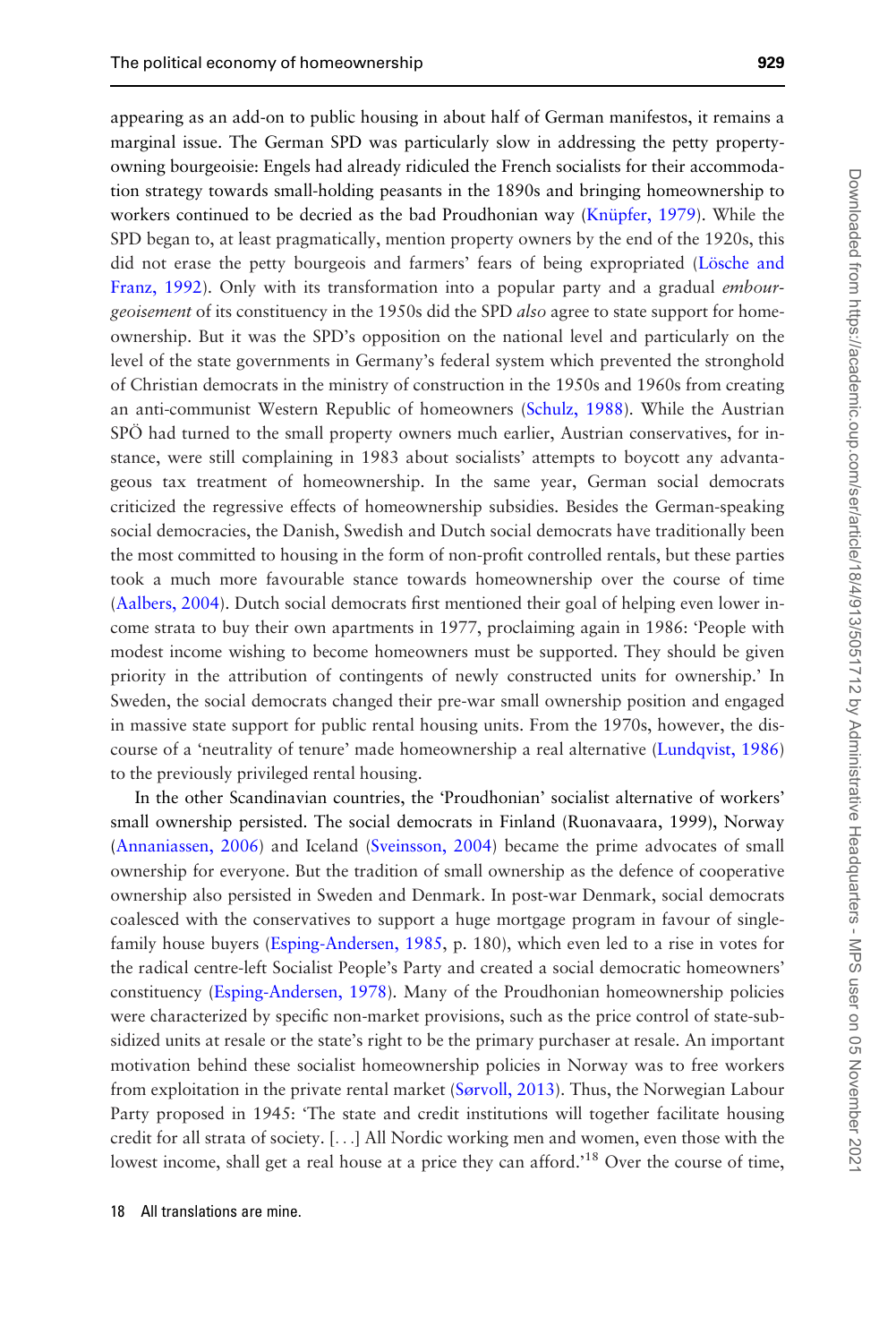and not least through the interest of cooperative homeowners in realizing their market values, the Proudhonian strings attached to these forms of non-market property were substantially loosened and differences between cooperative and private property began to disappear.

Also, in Latin social democracies, there was a trend towards supporting homeownership among socialist parties, even if this was in no way homogeneous. In part this resulted from a worker cooperative tradition, such as in Spain (Arias González, 2003, p. 223), while in France or Italy, socialist parties faced competition from Communist alternatives on the left [\(Manow, 2015](#page-23-0)) and had a difficult time positioning themselves between Communist calls for Soviet-like nationalization of all housing and the clear ownership focus of the strong governing Christian Democrats. Thus, socialists and unions in Italy supported the creation of laws favouring (condominium) ownership, such as the *case popolari* in 1903 [\(Piccinato,](#page-23-0) [1988](#page-23-0)) or the INA Casa of the conservative Fanfani Plan in the 1960 [\(Ginsborg, 2003\)](#page-22-0). In France, all major housing laws supporting homeownership, from the pre-1914 laws to the Loucheur law in 1928, were passed in parliament thanks to the socialist vote ([Raymond,](#page-23-0) [1966](#page-23-0), p. 202; [Sowa, 1991](#page-24-0), p. 23). In Belgium, the idea of owner-occupied small houses in garden cities was also defended by the socialist party, if not unanimously [\(Goossens, 1982](#page-22-0), chapter 2.2), while in Portugal, centre-left parties were responsible for the new housing ministry after the revolution in the 1970s, making easy credit access the new democratic policy [\(Ferreira, 2011](#page-22-0)).

Thus, while, overall, conservative parties agreed on the benefits of homeownership, the centre-left parties differed most across countries with those cross-country differences reflecting the existing varieties of social democracy. With the necessary abstraction, social democracy in German-speaking countries, building on an urbanized tenant working class, a public rental alternative and strong tenancy laws, remained most hesitant about broad homeownership promotion. By contrast, in former Anglo-Saxon settler colonies, which started from much higher homeownership rates in the first place, the liberal and Labour parties, driven by competition for the median voter in two-party systems, made homeownership support their default housing policy right from the start. But also in the late-urbanizing, family-farmbased Scandinavian countries social democracy favoured both cooperative and single-family house ownership, often in coalition with the equally ownership-affirmative farmer parties. In Latin social democracies, the competition from the radical left and the already high homeownership rates produced under conservative dictatorships shifted parties towards the homeownership ideal.<sup>19</sup>

As in virtually all party systems, centre-left parties play an important role in the formation of political opinions and even government and their stance on homeownership reflects how strongly this idea is generally politically accepted and achievable. The percentage of centre-left party<sup>20</sup> manifestos that are pro-homeownership can thus be used as a proxy for

- 19 In the political economy of conservative dictatorships, construction policies favouring middle-class homeownership are a recurrent phenomenon because they boost the domestic economy, do not need FDI, stabilize pro-incumbent constituencies and reflect the ideological family orientation of dictators. This is observed in the Southern European, German-Austrian, but also Latin American dic-tatorships, see [Bodenschatz](#page-21-0) et al. (2015).
- 20 I use the CMP family of 'social democratic parties,' which refers to the dominant labour parties or the main liberal party.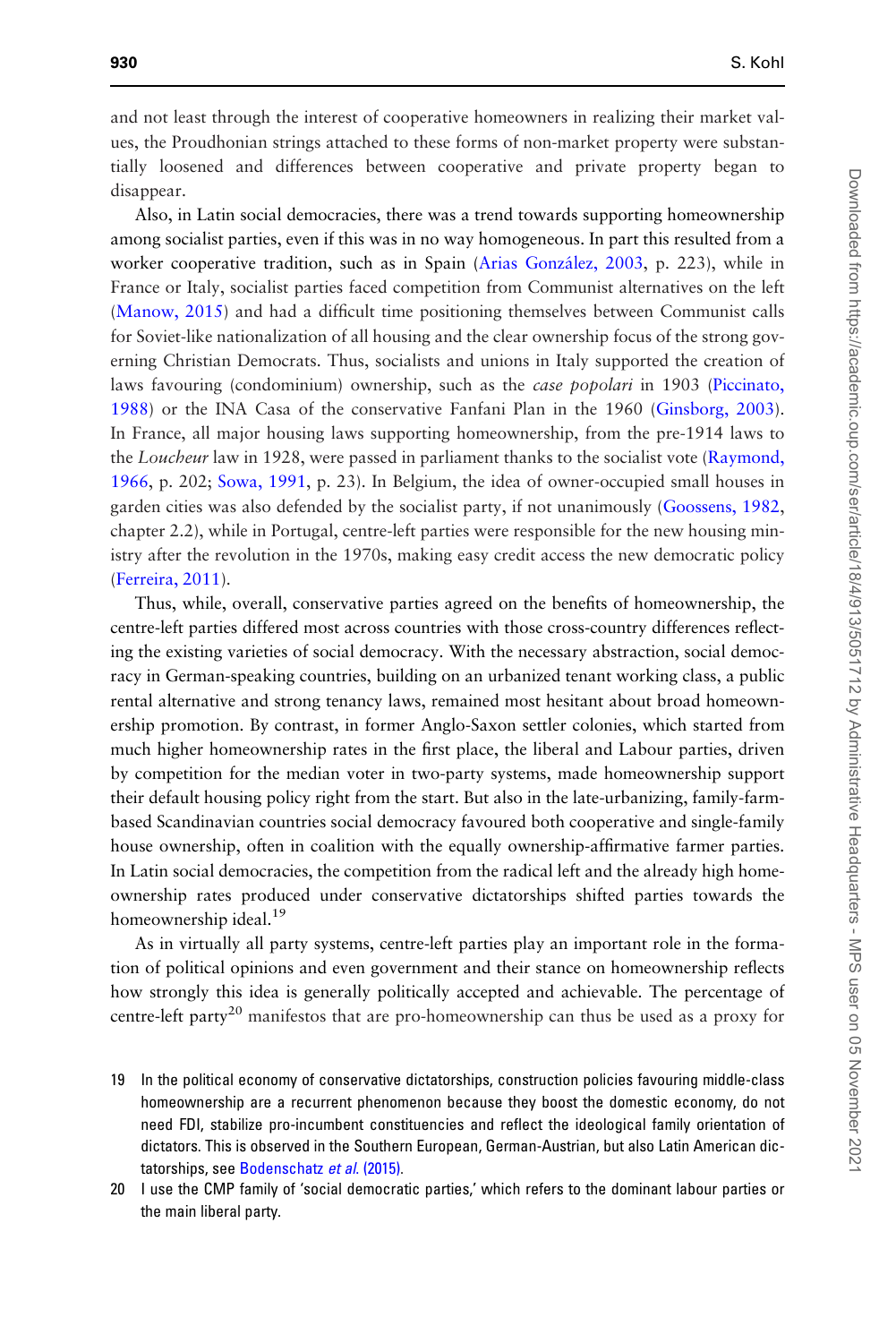how broadly the homeownership ideal has also conquered the political left which, prior to the 2008 housing bubble burst, had often been in competition with their political opponents to target an increasing number of potential homeowners with subsidies, particularly in twoparty systems [\(Schelkle, 2012](#page-23-0)). Unsurprisingly, therefore, the mean percentage of prohomeownership manifestos since 1945 produces a positive correlation with countries' mean homeownership rates since 1945. The precise causal order of this link is difficult to establish and the merely promissory status of party manifestos does not even make them the most appropriate source. Elsewhere, the impact of centre-left party positions on homeownership levels and growth is shown to be significant in distributed lag models, controlling for typical homeownership explaining factors [\(Kohl, 2018](#page-23-0)).

The manifestos do not systematically cover the precise political instruments through which parties aim to achieve homeownership. Again, more qualitative readings allow more nuance here. Homeownership policies can thus be divided into state-orchestrated or 'socialized' models of homeownership ([Norris, 2016](#page-23-0)), where state institutions act as direct mortgage lenders or even as builders, most notably in Norway, Iceland or Ireland. A second policy instrument for homeownership prevails in weak welfare states, where parties are in favour of homeownership in principle, but lack the means to do more than permit the family-based informal promotion of this form of tenure. In Portugal, for instance, housing policies and homeownership, in particular, are among the least mentioned, even though parties in this high-homeownership country have been reported to be strong supporters of homeownership ([Ferreira, 2011\)](#page-22-0). The third and most widespread model is state support for of private mortgage institutions, by offering saving bonuses to building societies, but, more frequently, by providing incentives to take on mortgage debt: through the creation of secondary mortgage markets, interest rate deregulation, the extension of loan-to-value ratios and the tax exemptions on mortgage payments.

Policy instruments increasing mortgage indebtedness were also among the prime recommendations proposed by centre-left parties, which even competed with conservative parties in making mortgage credit more accessible to lower-income households. As early as 1964, for instance, long before Thatcher's right-to-buy policy, the British Labour Party demanded that the government 'help the owner-occupiers by providing 100 per cent mortgages' and US Democrats proposed in 1984 that 'we must maintain and expand the flow of mortgage capital. The American dream of home ownership will fall beyond the reach of this generation and future ones if government fails to help attract new sources of capital for housing.' Making mortgage credit affordable to working men and women and lower-income groups is a common theme throughout the centre-left manifestos in countries with or aspiring to high or higher homeownership rates. Even communist parties, such as in Norway in 1957 or in Spain in 1982, joined the call to extend low-interest, long-term credit lines to workers. Mortgage market deregulation, which started in the 1980s, was thus not exclusively a conservative project, but also found support among centre-left parties, though this was moderated by country contexts. There is thus an association between countries with stronger support for homeownership among centre-left parties and a more lenient mortgage regulation policy: again associating the across-time average of pro-homeownership positions of centre-left parties with Fuller's index of mortgage credit regulation (measuring the degree of mortgage-debt encouraging regulation by the 2000s) results in a significant correlation of 0.52 [\(Fuller, 2015](#page-22-0)). Alternatively, the average of the centre-left party homeownership position has a significantly positive effect when regressed on the mortgage debt per GDP variable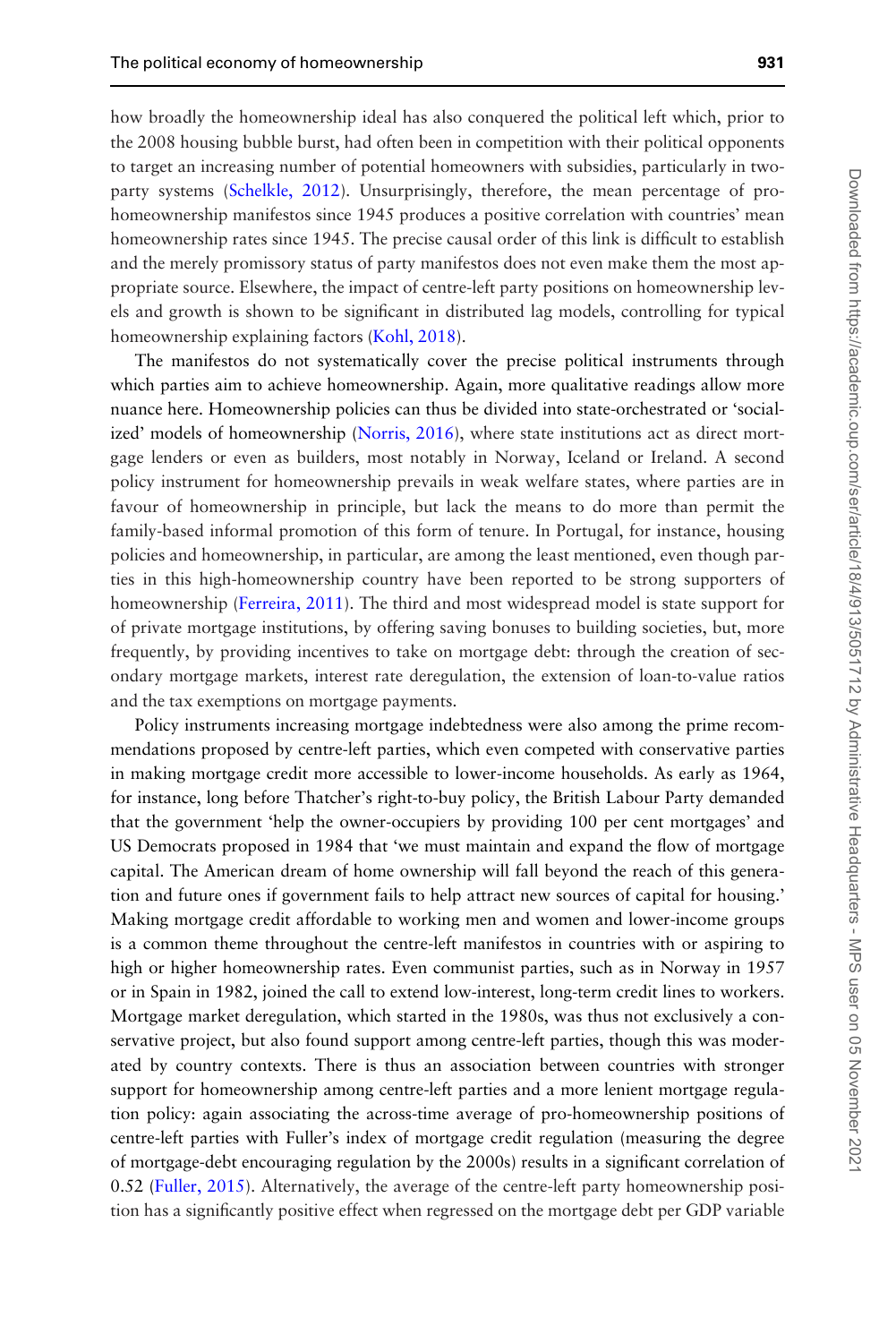

Figure 3 House price burst post-2007 and center-left parties' pro-homeownership stances. Note: Linear regression line with 95% confidence interval.

from the Macrohistory Database (Jordà et al[., 2017\)](#page-22-0), controlling for country and year dummies.

The country-specific diffusion of the homeownership ideal among the political left also sheds light on the latest housing market burst, approximated by the house price index difference between 2011 and 2007. The 'infatuation with homeownership' has sometimes been cited as a main driver not only behind the rise in homeownership rates, but also the 2007 burst of the housing bubble ([Norberg, 2009](#page-23-0)). Figure 3 thus shows that the more the social democratic parties historically defended homeownership, the steeper a country's house price fall after the housing market crashed, with Ireland being even worse off than its high level of centre-left homeownership support would have led us to expect and with Norway and Australia being even better off. The correlation of  $-0.62$  is significant at the 0.001 level and still holds at the 0.1 level when controlling for countries' mean homeownership rate since 1945, based on the 19 cases to which this single-event analysis is restricted.

#### 5. Conclusion

The 'unacknowledged policy regime' of extending household debt for homeownership that is said to have led to the financial crisis has also been described as privatized Keynesianism [\(Crouch, 2009\)](#page-21-0). Following the demise of traditional publicly financed demand management, conservative political currents are said to have brought about the market-based creation of demand through private household indebtedness ([Streeck, 2013](#page-24-0)). Housing and housing policies, with the predominance of private mortgages in all household debt, is probably the most important policy field for this regime change diagnosis. In this standard account, it was predominantly neo-liberal currents, a pro-market ideology and conservative parties that featured as the most important actors in the making of privatized Keynesianism.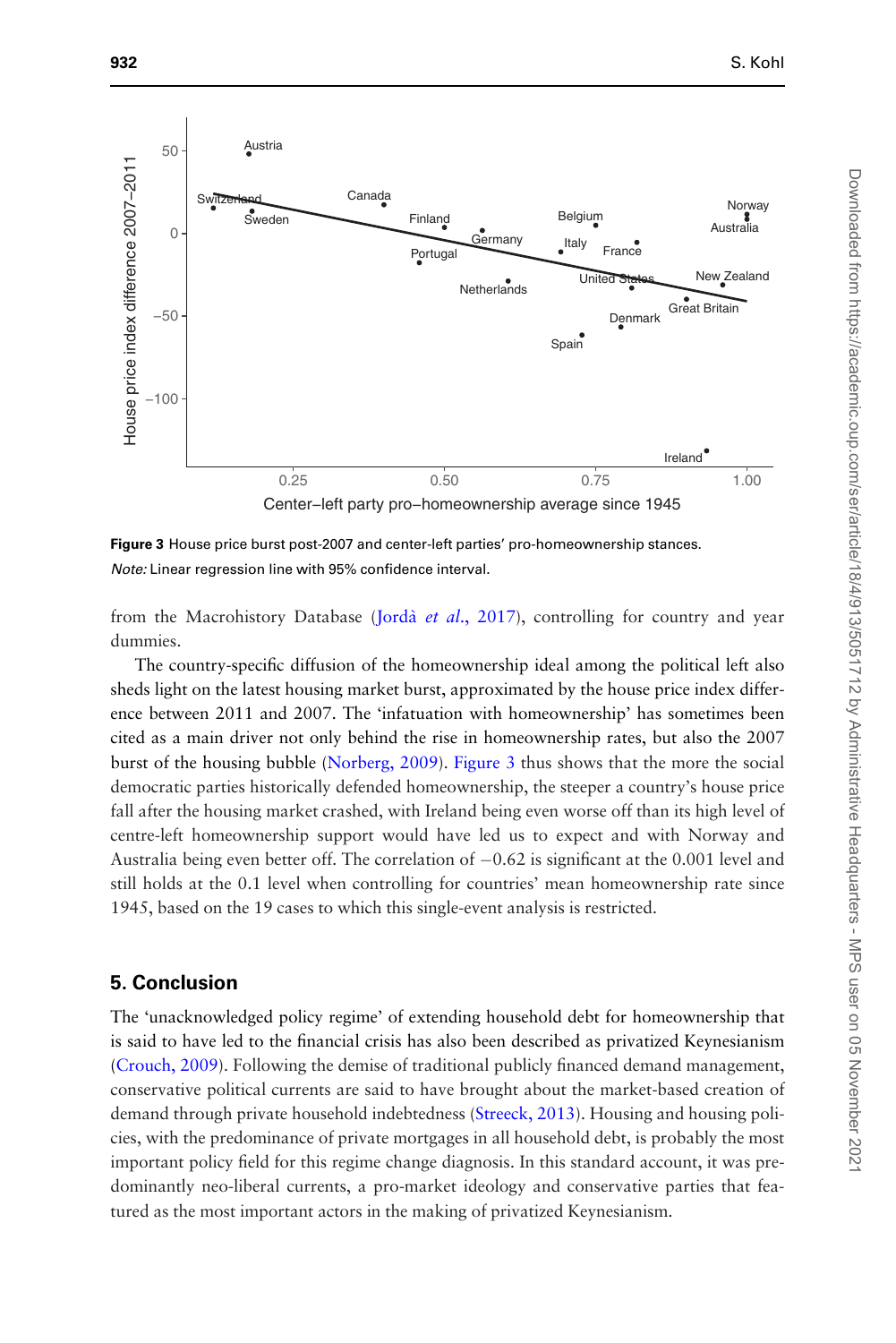This article enriches this standard account by starting from the policy domain that perhaps characterizes the new regime most: housing and the neglected history of the homeownership ideal, whose political project arguably represented the origins of the 'great mortgaging' and was far from being an issue cherished by conservative parties or neo-liberal ideologues alone. In fact, a glance into its history through party manifestos reveals that, whereas conservative parties and particularly Christian Democrats were consistent defenders of the homeownership ideal, a relatively large number of parties on the left of the political spectrum had also favoured homeownership since the beginning or have moved to this position over time (depending on the country context). Following existing accounts of the varieties of social democracy, one can broadly distinguish between three types of social democracy: the more homeownership-restrictive Germanic model, the homeownershipsupportive Latin and Anglo-Saxon models, and—with the proviso of internal heterogeneity and the cooperative tradition—the Scandinavian models. The more important homeownership became for the partisan ideology of centre-left parties, the more countries' housing regimes tended to rely on homeownership as the dominant form of tenure, with more mortgage-debt encouraging regulation and stronger house-price decline in the Great Recession. But, from a certain point onwards, party ideology of whatever denomination becomes dispensable. In countries with homeowner majorities, larger parties cannot afford to ignore this important constituency. Once more parties take up the homeownership issue, party competition, in turn, pushes even more parties to also defend homeownership as the preferred form of tenure. In addition, the importance of house prices for pension politics and macroeconomic stability makes it difficult for any party to withdraw mortgage support for existing and aspiring homeowners. Thus, even if the homeownership ideal started out as a project of ideologically committed parties, the political economy of homeownership tended to generate more allies in support of this ideal, a lock-in which only the recent house price crash could resolve.

In terms of the initial hypotheses, housing thus follows other welfare domains in that parties of the political left are more likely to mention it, whereas it is the opposite for homeownership, albeit with considerable country differences. Apart from partisan ideology, however, the 'politics' hypothesis is also valid, as larger parties subject to more political competition are more likely to support homeownership. Finally, the political economy structures also influence the overall degree of homeownership support in manifestos, albeit to a lesser extent than expected.

The cross-country analysis of housing politics and homeownership politics in particular is a virtually unexplored field, despite its importance as a domain of welfare and Keynesian construction politics. As a weak pillar of the welfare state, it shares some interesting features with the politics of education: it is virtually impossible for parties to be against more education and more homeownership; both policy fields have received growing attention from parties; centre-left parties are divided over whether to consider education or homeownership as a means of advancing the workers and making them participate in the capitalist game of human and housing capital, respectively, or whether to consider the two as perpetuators of the status quo, with both subsidy structures redistributing in a regressive way. Moreover, both policy fields have turned from public to more private sources of funding, particularly in countries with homeownership and private school traditions, and have thus contributed to a growth of household indebtedness with ensuing inflationary problems. Finally, the differences between countries in both policy fields do not perfectly coincide with the existing welfare typologies built on the income–maintenance core of welfare states.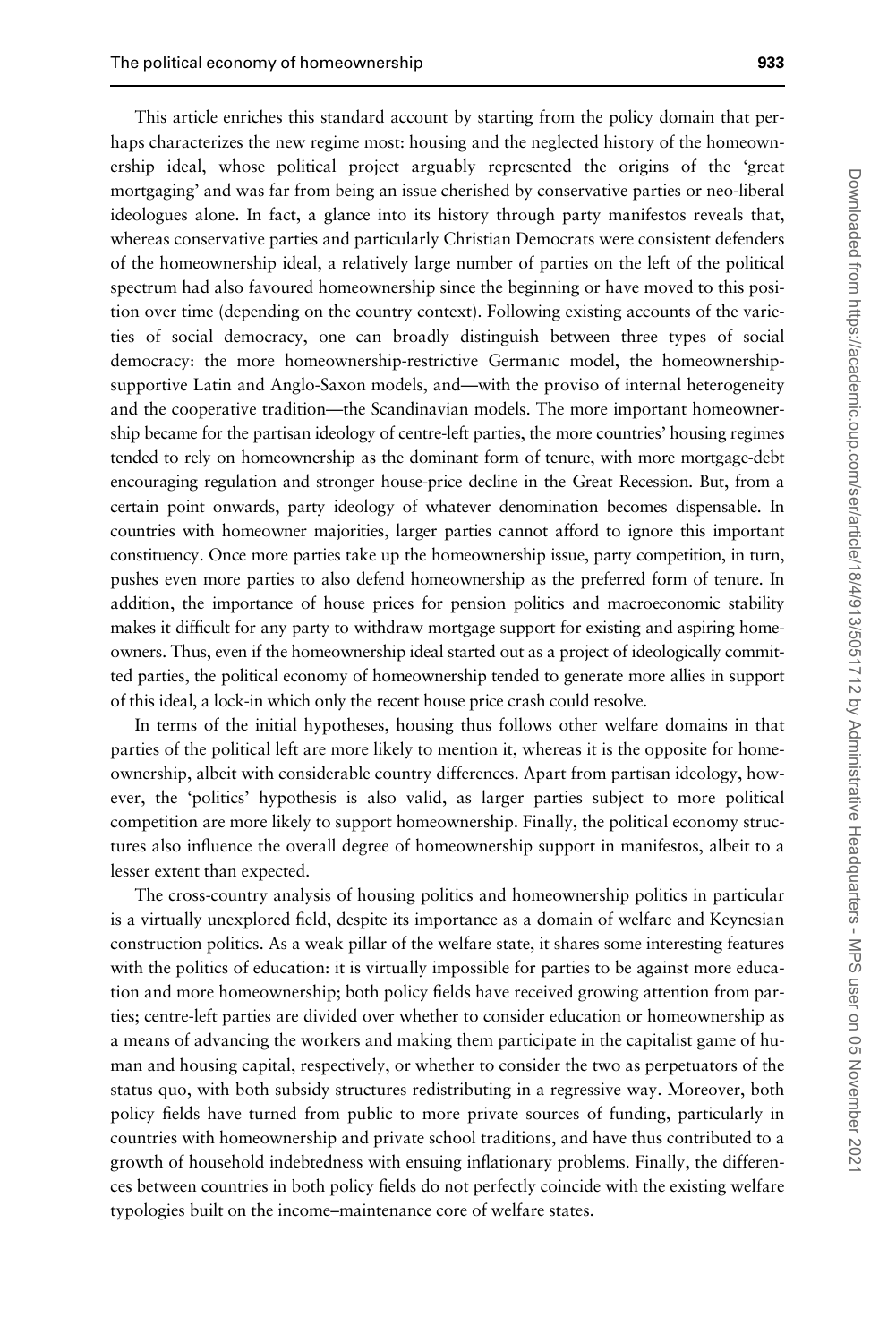#### <span id="page-21-0"></span>References

- Aalbers, M. B. (2004) 'Promoting Home Ownership in a Social-Rented City: Policies, Practices and Pitfalls', Housing Studies, 19, 483–495.
- André, S., Dewilde, C. and Luijkx, R. (2017) 'The Tenure Gap in Electoral Participation: Instrumental Motivation or Selection Bias? Comparing Homeowners and Tenants across Four Housing Regimes', International Journal of Comparative Sociology, 58, 241–265.
- Annaniassen, E. (2006) 'Varför så olika? Nordisk bostadspolitik i jämförande historiskt ljus'. In Bengtsson Bo et al. (eds) Norge – Det Socialdemokratiska Ägarlandet, Malmö, Égalité, pp. 195–276.
- Ansell, B. W. (2008) 'University Challenges: Explaining Institutional Change in Higher Education', World Politics, 60, 189–230.
- Ansell, B. W. (2010) From the Ballot to the Blackboard: The Redistributive Political Economy of Education, Cambridge, Cambridge University Press.
- Ansell, B. W. (2014) 'The Political Economy of Ownership: Housing Markets and the Welfare State', American Political Science Review, 108, 383–402.
- Arias González, L. (2003) El Socialismo y La Vivienda Obrera En España: La Cooperativa Socialista De Casas Baratas «Pablo Iglesias» 1926-1939, Salamanca, Ed. Univ. de Salamanca.
- Bengtsson, B., Annaniassen, E., Jensen, L., Ruonavaara, H. and Sveinsson, J. R. (2006) Varför Så Olika? Nordisk Bostadspolitik i Jämförande Historiskt Ljus, Malmö, Egalité.
- Berchthold, K. (1967) Österreichische Parteiprogramme 1866-1966, Wien, Verlag für Geschichte und Politik.
- Birch, L., Jean, C., Imbeau, L. M., Jacob, Steve and Pétry, F. (2016) accessed at [www.poltext.org](http://www.poltext.org) (With the financial support of the Fonds de recherche du Québec—Société et culture (FRQSC)).
- Bodenschatz, H., Piero, S. and Guerra, M. W. (2015) Urbanism and Dictatorship: A European Perspective, Basel, Birkhäuser.
- Brocker, M. and Hanes, C. (2012) The 1920s American Real Estate Boom and the Downturn of the Great Depression: Evidence from City Cross Sections, Cambridge, MA: NBER Working Paper.
- Busemeyer, M. R. and Schlicht-Schmälzle, R. (2014) 'Partisan Power, Economic Coordination and Variations in Vocational Training Systems in Europe', European Journal of Industrial Relations, 20, 55.
- Carrigan, D. O. (1968) Canadian Party Platforms 1867-1968, Urbana, IL, University of Illinois Press.
- Crouch, C. (2009) 'Privatised Keynesianism: An Unacknowledged Policy Regime', The British Journal of Politics & International Relations, 11, 382-399.
- Dale, I. (2000a) Liberal Party Election Manifestos 1900-1997, London, Politico's.
- Dale, I. (2000b) Labour Party Election Manifestos 1900-1997, London, Politico's.
- Dale, I. (2000c) Conservative Party Election Manifestos 1900-1997, London, Politico's.
- Danmarkshistorien (2016) 'Partiprogram' (Aarhus Universitet), Aarhus, accessed at [http://dan](http://danmarkshistorien.dk/forside/) [markshistorien.dk/forside/](http://danmarkshistorien.dk/forside/) on July 29, 2017.
- DNPP (2016) Documentatiecentrum Nederlandse Politieke Partijen, Groningen, Rijksuniversiteit.
- Döring, H. and Manow, P. (2010) 'Parliament and Government Composition Database (ParlGov)', An Infrastructure for Empirical Information on Parties, Elections and Governments in Modern Democracies. Version, 10, 6.
- Engels, F. (1973) 'Zur Wohnungsfrage'. MEW 18, Edited by the International Marx-Engels Foundation, Amsterdam, Berlin, Dietz Verlag, pp. 209–287.
- Esping-Andersen, G. (1978) 'Social Class, Social Democracy, and the State: Party Policy and Party Decomposition in Denmark and Sweden', Comparative Politics, 11, 42–58.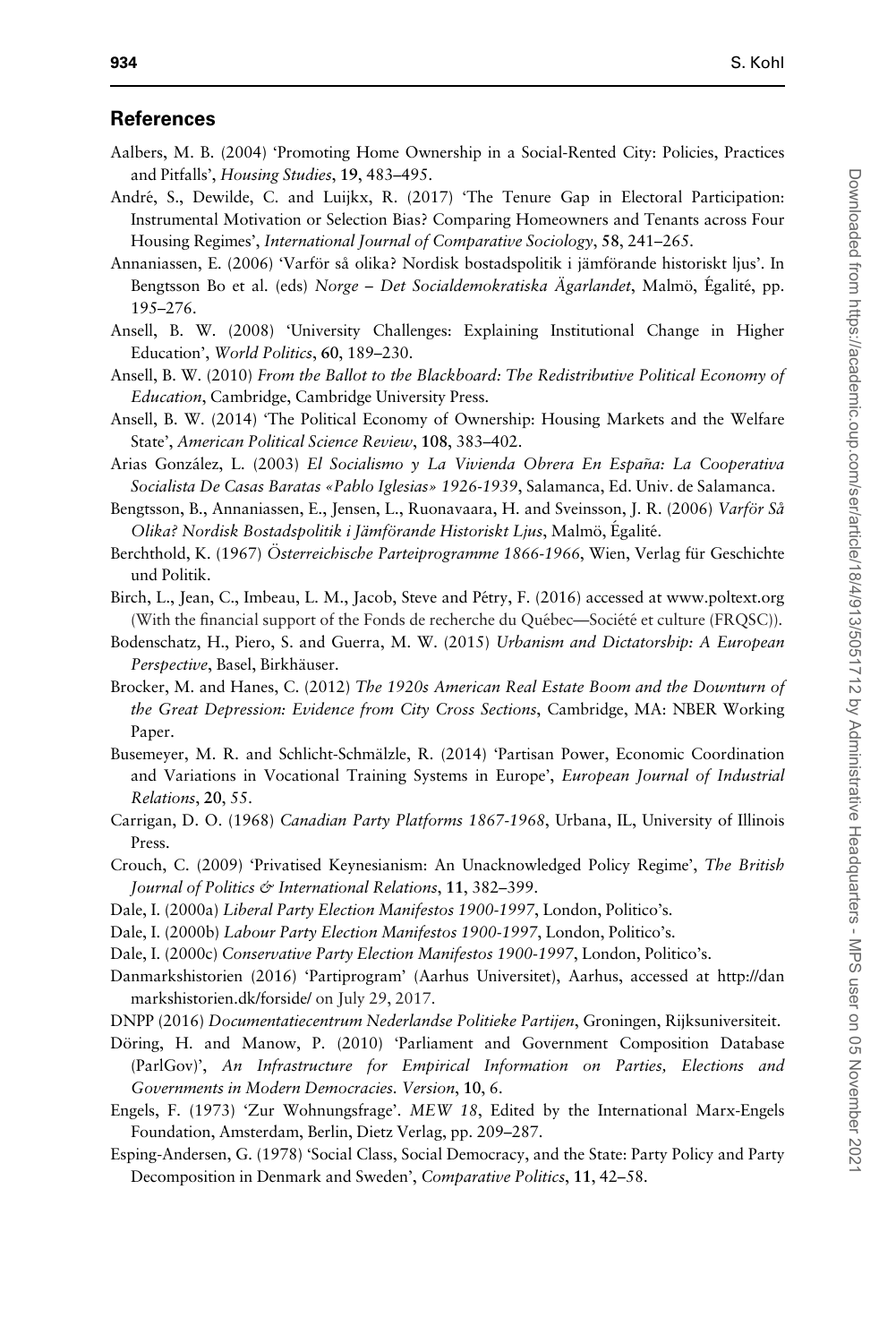- 
- <span id="page-22-0"></span>Esping-Andersen, G. (1985), Politics against Markets. The Social Democratic Road to Power, Princeton, Princeton University Press.
- Ferreira, A. F. (2011) Anos 1970/1980 Do Fundo De Fomento Da Habitação Ao Instituto Nacional De Habitação 1950-80, Instituto da Habitação e da Renovação Urbana Lisboa, accessed at<http://fonsecaferreira.pt/discurso-directo.html> on July 29, 2017.
- Field, A. J. (1992) 'Uncontrolled Land Development and the Duration of the Depression in the United States', The Journal of Economic History, 52, 785.
- Franzmann, S. (2009) The Change of Ideology: How the Left-Right Cleavage Transforms into Issue Competition. An Analysis of Party Systems using Party Manifesto Data, University of Cologne, Dissertation, Köln.
- Fuller, G. W. (2015) 'Who's Borrowing? Credit Encouragement Vs. Credit Mitigation in National Financial Systems', Politics & Society, 43, 241-268.
- Gabadinho, A. et al. (2009) Mining Sequence Data in R with the TraMineR Package: A Users Guide for Version 1.2, Geneva, University of Geneva.
- Gemenis, K. (2013) 'What to Do (and Not to Do) with the Comparative Manifestos Project Data', Political Studies, 61, 3–23.
- Ginsborg, P. (2003) A History of Contemporary Italy: Society and Politics, 1943-1988, London, Palgrave Macmillan.
- Goossens, L. (1982) Het Sociaal Huisvestingsbeleid In België: Een Histor.-Sciolog. Analyse Van De Maatschappelijke Probleembehandeling Op Het Gebied Van Het Wonen, Dissertation, Leuven.
- Guerrand, R.-H. (1987) Propriétaires Et Locataires. Les Origines Du Logement Social En France: 1850-1914, Paris, Editions Quintette.
- Hansen, M. E. (2008) 'Back to the Archives? A Critique of the Danish Part of the Manifesto Dataset', Scandinavian Political Studies, 31, 201–216.
- Häusermann, S. (2018) 'Social Democracy and the Welfare State in Context: The Conditioning Effect of Institutional Legacies and Party Competition'. In Manow, P., Palier, B., and Schwander, H. (eds) Welfare Democracies and Party Politics: Explaining Electoral Dynamics in Times of Changing Welfare Capitalism, Oxford, Oxford University Press, pp. 150–170.
- Hofferbert, R. I. and Klingemann, H-D. (1990) 'The Policy Impact of Party Programmes and Government Declarations in the Federal Republic of Germany', *European Journal of Political* Research, 18, 277–304.
- Howard, C. (1997) The Hidden Welfare State: Tax Expenditures and Social Policy in the United States, Princeton, Princeton University Press.
- Jordà, Ò., Schularick, M. and Taylor, A. M. (2016) 'The Great Mortgaging: Housing Finance, Crises and Business Cycles', Economic Policy, 31, 107–152.
- Jordà, O., Schularick, M. and Taylor, A. M. (2017) 'Macrofinancial History and the New Business Cycle Facts'. In Eichenbaum Martin and Parker Jonathan A. (eds) NBER Macroeconomics Annual 2016, Vol. 31, Chicago, Chicago University Press, pp. 1–55.
- KB (2017) 'Det Kongelige Bibliotek', København, accessed at<http://www.kb.dk/> on July 29, 2017.
- Keman, H. (2017) Social Democracy. A Comparative Account of the Left-Wing Party Family, London, Routledge.
- Kemeny, J. (1981) The Myth of Home Ownership. Private versus Public Choices in Housing Tenure, London, Routledge.
- Klingemann, H-D., Hofferbert, R. I. and Budge, I. (1995) Parties, Policies and Democracy, Boulder, Westview.
- Knoll, K., Moritz, S. and Steger, T. (2015) No Price Like Home: Global House Prices, 1870-2012, Centre for Economic Policy Research Discussion Paper No. 10166.
- Knüpfer, U. (1979) Die Wohnungspolitik Der SPD Zwischen 1900 Und 1933. Sozialdemokratische Kommunalpolitik Auf Dem Wege Zur "Verwaltung Der Bürgerlichen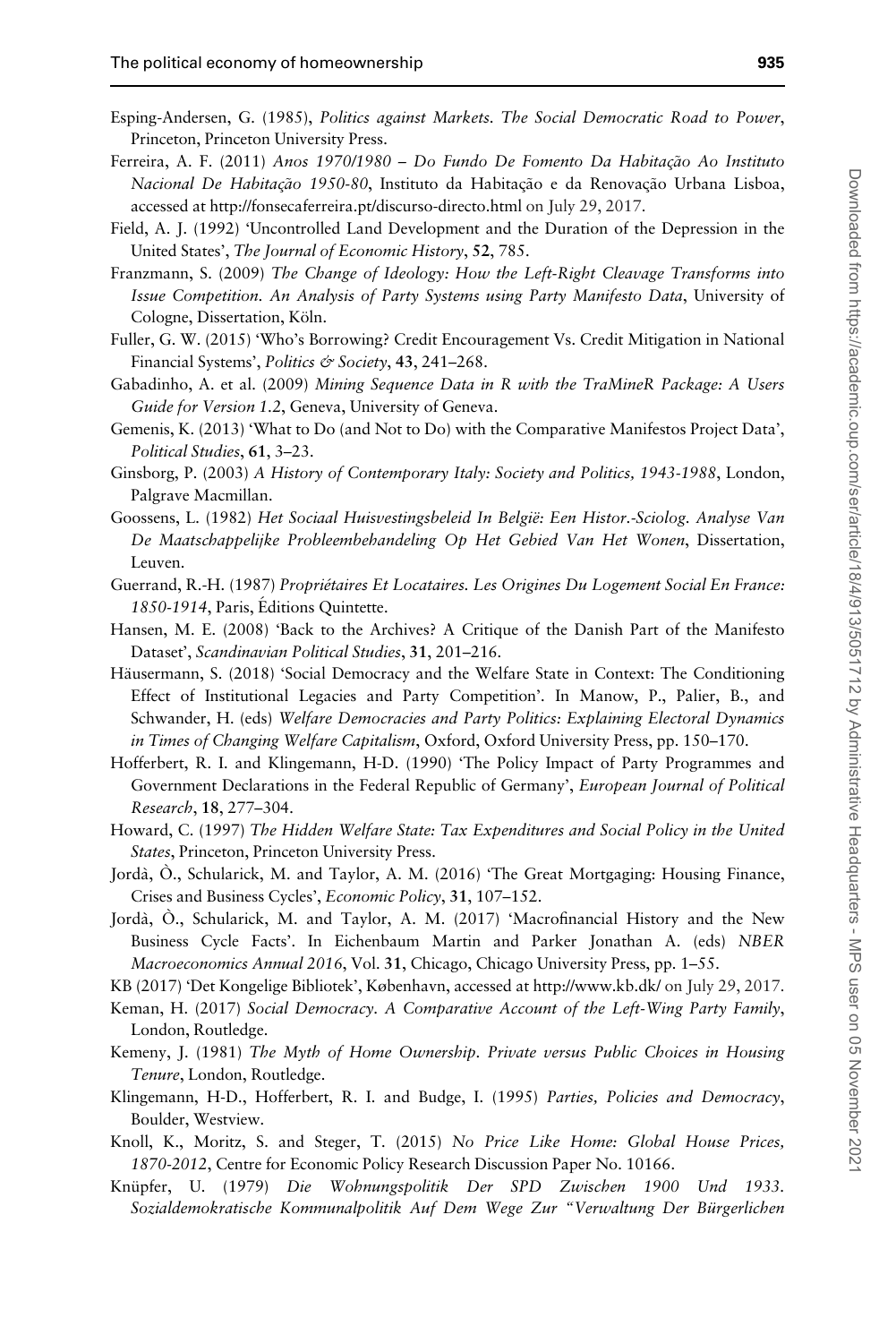<span id="page-23-0"></span>Gesellschaft". Unter Bessonderer Berücksichtigung Des Ruhrgebietes, Bochum, Magisterarbeit.

- Kohl, S. (2017) Homeownership, Renting and Society: Historical and Comparative Perspectives, London, Routledge.
- Kohl, S. (2018) 'More Mortgages, More Homes? the Effect of Housing Financialization on Homeownership in Historical Perspective', Politics & Society, 46, 177-203.
- Lindert, P. H. (2004) Growing Public: Social Spending and Economic Growth since the Eighteenth Century, Cambridge, Cambridge University Press.
- Lösche, P. and Franz, W. (1992) Die SPD. Klassenpartei—Volkspartei—Quotenpartei. Zur Entwicklung Der Sozialdemokratie Von Weimar Bis Zur Deutschen Vereinigung, Darmstadt, Wiss. Buchg.
- Lundqvist, L. J. (1986) Housing Policy and Equality. A Comparative Study of Tenure Conversions and Their Effects, London, Croom Helm.
- Maddison-Project (2013) 'New Maddison Project Database', accessed at [http://www.ggdc.net/](http://www.ggdc.net/maddison/maddison-project/home.htm) [maddison/maddison-project/home.htm](http://www.ggdc.net/maddison/maddison-project/home.htm), 2013 version.
- Manow, P. (2015) 'Workers, Farmers and Catholicism: A History of Political Class Coalitions and the South-European Welfare State Regime', Journal of European Social Policy, 25, 32-49.
- Marx, K. (2007) Der Achtzehnte Brumaire Des Louis Bonaparte, Frankfurt a.M, Suhrkamp.
- Mian, A. and Sufi, A. (2009) 'The Consequences of Mortgage Credit Expansion: Evidence from the U.S. Mortgage Default Crisis', The Quarterly Journal of Economics, 124, 1449–1496.
- Misgeld, K. (2001) Socialdemokratins Program. 1897 till 1990, Stockholm: Socialdemokraterna & Arbetarrörelsens arkiv och bibliotek.
- Mommsen, W. (1960) Deutsche Parteiprogramme, München: Isar-Verl.
- Norberg, J. (2009) Financial Fiasco. How America's Infatuation with Homeownership and Easy Money Created the Economic Crisis, Washington, DC, Cato Institute.
- Norris, M. (2016) 'Varieties of Home Ownership: Ireland's Transition from a Socialised to a Marketised Policy Regime', Housing Studies, 31, 81–101.
- NSD (2016) Data Om Det Politiske System. Partidokumentarkivet, Norsk Senter for Forskningsdata, Bergen, Norway, accessed at [http://www.nsd.uib.no/polsys/data/parti/partido](http://www.nsd.uib.no/polsys/data/parti/partidokumentarkivet/) [kumentarkivet/](http://www.nsd.uib.no/polsys/data/parti/partidokumentarkivet/) on July 29, 2017.
- Piccinato, G. (1988) 'Zum italienischen Volkswohnungsgesetz vom 31. Mai 1903. Entstehung des sozialen Wohnungsbaus in Italien 1896-1914'. In R-L., Juan and Gerhard, F. (eds) Die Kleinwohnungsfrage: Zu Den Ursprüngen Des Sozialen Wohnungsbaus in Europa, Hamburg, Christians, pp. 391–408.
- Pilat, S. (2014) Reconstructing Italy. The Ina-Casa Neighborhoods of the Postwar Era, Farnham, Ashgate.
- Pooley, C. G. (1992) 'Housing Strategies in Europe, 1880-1930: Towards a Comparative Perspective'. In Pooley, C. G. (ed.) Housing Strategies in Europe 1880-1930, Leicester: Leicester University Press, pp. 325–348.
- Raymond, M.-G. (1966) La politique pavillonnaire, Paris, Institut de sociologie urbaine, Centre de recherche d'urbanisme.
- Rünstler, G. (2016) 'How Distinct Are Financial Cycles from Business Cycles?', ECB Research Bulletin.
- Ruonavaara, H. (1996) 'The Home Ideology and Housing Discourse in Finland 1900–1950', Housing Studies, 11, 89–104.
- Schelkle, W. (2012) 'A Crisis of What? Mortgage Credit Markets and the Social Policy of Promoting Homeownership in the United States and in Europe', Politics & Society, 40, 59-80.
- Schulz, G. (1988) 'Eigenheimpolitik und Eigenheimförderung im ersten Jahrzehnt nach dem Zweiten Weltkrieg'. In Axel Schildt and Arnold Sywottek (eds) Massenwohnung Und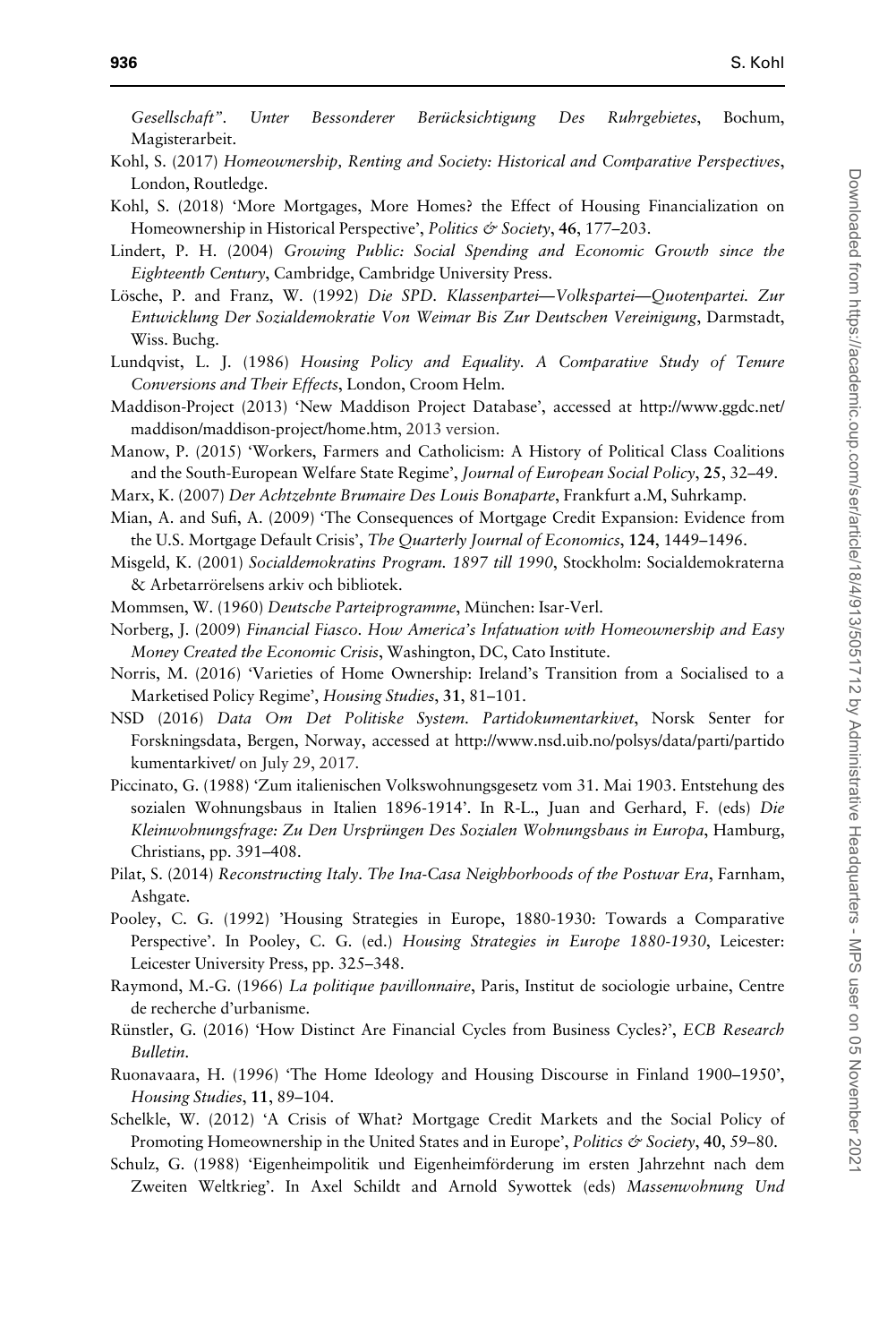<span id="page-24-0"></span>Eigenheim. Wohnungsbau Und Wohnen in Der Großstadt Seit Dem Ersten Weltkrieg, Frankfurt/New York, Campus Verlag, pp. 409–439.

- Seeger, H. R. T. (1995) Wohnungswirtschaft Im Wahlzyklus Der Politik, Sinzheim, Pro Universitate Verlag.
- SND (2017) 'Svensk Nationell Datatjänst', accessed date [https://snd.gu.se/sv/vivill/by-year.](https://snd.gu.se/sv/vivill/by-year)
- Sørvoll, J. (2013) The Politics of Cooperative Housing in Norway and Sweden 1960-1990 (1945-2013). The Swedish Deregulation of 1968 and the Norwegian Liberalization of the 1980s, Dissertation, Oslo.
- Sowa, G. (1991) Die Wohnungsfrage in Paris 1853-1959. Politische, sozio-ökonomische und ideologische Aspekte der Wohnraumversorgung an der Seine von Napoleon III. bis de Gaulle, Pfaffenweiler: Centaurus-Verlagsgesellschaft.
- Stieber, N. (1998) Housing Design and Society in Amsterdam. Reconfiguring Urban Order and Identity, 1900-1920, Chicago, IL, University of Chicago Press.
- Streeck, W. (2013) Gekaufte Zeit. Die Vertagte Krise Des Demokratischen Kapitalismus, Frankfurt am Main, Campus.
- Sveinsson, J. R. (2004) 'The formation of urban homeownership in Iceland', ENHR Conference, Cambridge, UK.
- Treue, W. (1988) 'Ludwig Bentfeldt. Der Deutsche Bund Als Nationales Band 1815–1866. Göttingen: Musterschmidt. 1985. Pp. 498. DM 78', The American Historical Review, Deutsche Parteiprogramme 1861-1954, Göttingen, Musterschmidt.
- Van Kersbergen, K. (1995) Social Capitalism. A Study of Christian Democracy and the Welfare State, London, Routledge.
- Volkens, A., Lehmann, P., Matthieß, T., Merz, N., Regel, S. and Werner, A. (2015a) The Manifesto Data Collection, ed. Manifesto Project (MRG/CMP/MARPOR), Berlin, Wissenschaftszentrum Berlin für Sozialforschung (WZB).
- Wooley, J. and Gerhard, P. (2016) 'The American Presidency Project', accessed at [http://www.pres](http://www.presidency.ucsb.edu/platforms.php) [idency.ucsb.edu/platforms.php.](http://www.presidency.ucsb.edu/platforms.php)
- Zavisca, J. R. and Gerber, T. P. (2016) 'The Socioeconomic, Demographic, and Political Effects of Housing in Comparative Perspective', Annual Review of Sociology, 42, 347–367.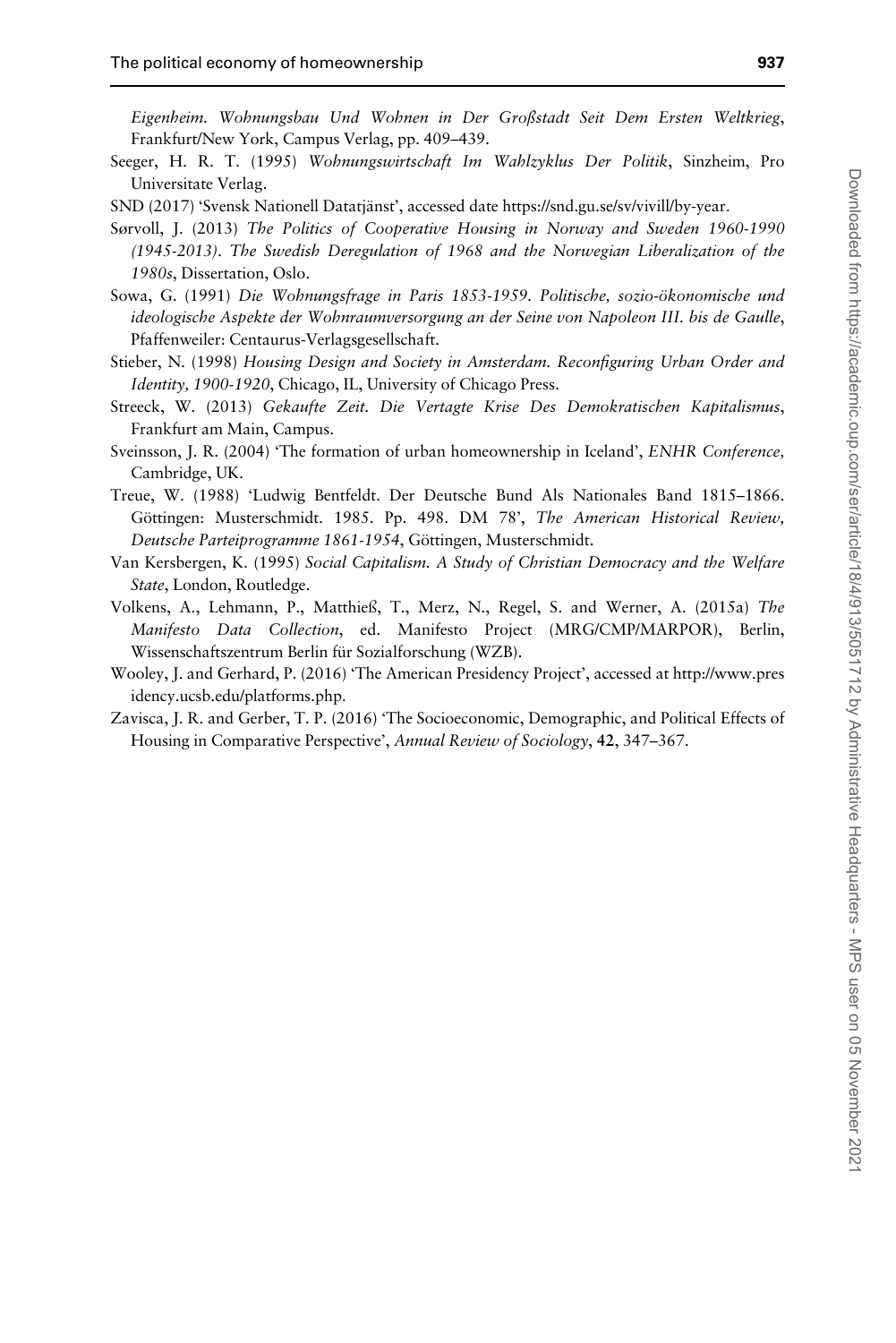Missing manifesto

# <span id="page-25-0"></span>Appendix

#### Table A1 Logistic regression on missing data

| Manifesto length                       | $0.00003*$ (0.00001) |
|----------------------------------------|----------------------|
| Vote share                             | $-0.005***(0.001)$   |
| Number of parties                      | 0.0004(0.004)        |
| Period 1920-1955 (reference 1990-2006) | $0.231***(0.028)$    |
| Period 1956-1975                       | $0.068**$ (0.023)    |
| Period 1976-1990                       | 0.023(0.021)         |
| Period 2007-1915                       | $-0.111***$ (0.025)  |
| Australia (reference Germany)          | $0.101*$ (0.051)     |
| Austria                                | 0.053(0.055)         |
| Belgium                                | $-0.037(0.048)$      |
| Canada                                 | $-0.009(0.052)$      |
| Denmark                                | $0.202$ *** (0.046)  |
| Finland                                | $0.219***(0.048)$    |
| France                                 | $0.289***(0.050)$    |
| UK                                     | 0.070(0.055)         |
| Ireland                                | $0.258***(0.050)$    |
| Italy                                  | $0.274***(0.048)$    |
| The Netherlands                        | 0.081(0.047)         |
| New Zealand                            | 0.035(0.052)         |
| Norway                                 | $-0.016(0.050)$      |
| Portugal                               | $0.412***(0.051)$    |
| Spain                                  | $0.188***(0.054)$    |
| Sweden                                 | 0.060(0.048)         |
| Switzerland                            | $0.286***(0.048)$    |
| <b>USA</b>                             | 0.107(0.062)         |
| Socialist parties                      | $-0.083**$ (0.029)   |
| Ecological parties                     | $-0.022(0.039)$      |
| Liberal parties                        | $-0.004(0.026)$      |
| Christian democratic parties           | 0.030(0.026)         |
| Conservative parties                   | $0.052*(0.025)$      |
| Nationalist parties                    | $0.088*$ (0.042)     |
| Agrarian parties                       | $-0.064(0.037)$      |
| Ethnic and regional parties            | $0.344$ *** (0.038)  |
| Special issue parties                  | 0.018(0.040)         |
| Constant                               | 0.028(0.055)         |
| Observations                           | 2, 175               |
| Log likelihood                         | $-662.772$           |
| Akaike information criteria            | 1395.543             |

Note:  ${}^*P < 0.05$ ;  ${}^{**}P < 0.01$ ;  ${}^{***}P < 0.001$ .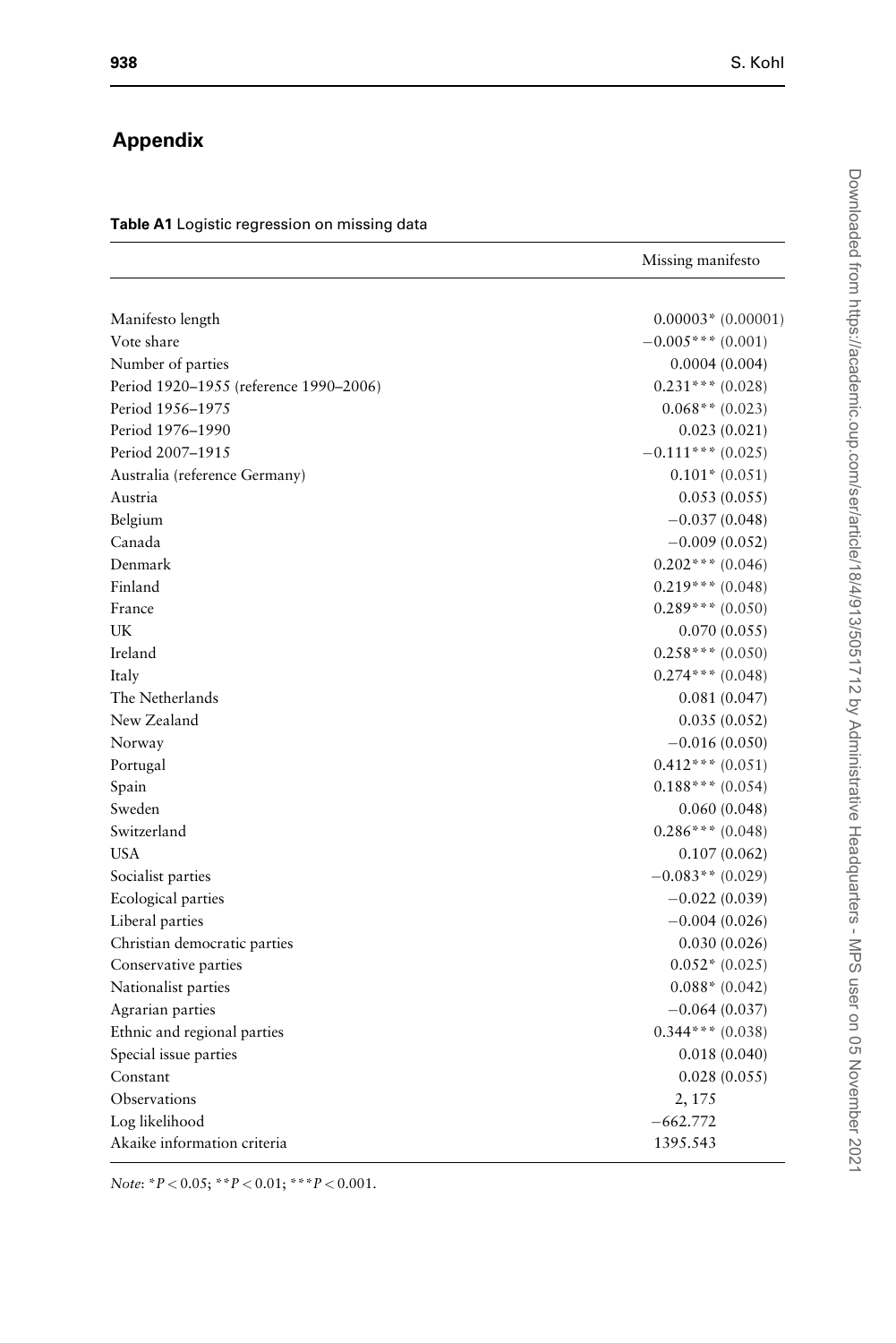|                                                  | Housing on manifesto agenda |                     |                    |  |
|--------------------------------------------------|-----------------------------|---------------------|--------------------|--|
|                                                  | Model(1)                    | Model (2)           | Model (3)          |  |
| Document length                                  | $1.024***(0.157)$           | $0.915***(0.157)$   | $0.971***$ (0.154) |  |
| Left-right (RILE)                                | $-0.188*$ (0.085)           | $-0.121(0.082)$     | $-0.157(0.086)$    |  |
| Vote share                                       | $0.198*(0.100)$             | $0.216*(0.101)$     | 0.189(0.103)       |  |
| Homeownership                                    | 0.265(0.238)                |                     |                    |  |
| House prices                                     | 0.298(0.165)                |                     |                    |  |
| GDP p.c.                                         | $-0.608*(0.270)$            |                     |                    |  |
| Party competition                                |                             | 0.627(0.514)        |                    |  |
| Lag incumbency                                   |                             | 0.040(0.078)        |                    |  |
| GDP p.c. growth rate                             |                             |                     | $-0.0005(0.103)$   |  |
| Homeownership growth                             |                             |                     | $0.184*(0.075)$    |  |
| House price growth                               |                             |                     | 0.044(0.077)       |  |
| Period 1920-1955 (reference<br>period 1991-2006) | $-0.324(0.622)$             | $0.667*$ (0.283)    | 0.244(0.319)       |  |
| Period 1956-1975                                 | 0.530(0.419)                | $0.905***(0.196)$   | $0.921***(0.219)$  |  |
| Period 1976-1990                                 | 0.410(0.254)                | $0.595**$ (0.187)   | $0.533**$ (0.197)  |  |
| Period 2007-2015                                 | $-0.081(0.268)$             | $-0.123(0.233)$     | $-0.072(0.226)$    |  |
| Socialist parties                                | 0.423(0.295)                | 0.476(0.291)        | 0.401(0.299)       |  |
| Ecological parties                               | $-1.099***$ (0.332)         | $-1.018**$ (0.337)  | $-1.051**$ (0.333) |  |
| Liberal parties                                  | $-0.394(0.245)$             | $-0.437(0.251)$     | $-0.412(0.248)$    |  |
| Christian democratic parties                     | $-0.134(0.273)$             | $-0.337(0.273)$     | $-0.267(0.276)$    |  |
| Conservative parties                             | $-0.104(0.267)$             | $-0.361(0.275)$     | $-0.081(0.271)$    |  |
| Nationalist parties                              | $-0.703(0.411)$             | $-0.875*(0.378)$    | $-0.829*(0.416)$   |  |
| Agrarian parties                                 | $-0.489(0.314)$             | $-0.549(0.316)$     | $-0.510(0.318)$    |  |
| Ethnic and regional parties                      | $-1.194**$ (0.391)          | $-1.437***$ (0.425) | $-1.248**$ (0.394) |  |
| Special issue parties                            | 0.003(0.397)                | 0.260(0.415)        | $-0.083(0.401)$    |  |
| Constant                                         | $2.147***(0.520)$           | $1.419***(0.316)$   | $1.397***$ (0.404) |  |
| Observations                                     | 1636                        | 1615                | 1589               |  |
| Fixed effects                                    | Countries                   | Countries           | Countries          |  |
| Log Likelihood                                   | $-715.412$                  | $-709.841$          | $-696.156$         |  |
| Akaike information criteria                      | 1506.823                    | 1489.682            | 1468.312           |  |

|  |  | Table A2 Logistic regression on housing mentions |  |  |  |
|--|--|--------------------------------------------------|--|--|--|
|--|--|--------------------------------------------------|--|--|--|

Note:  ${}^*P < 0.05$ ;  ${}^{**}P < 0.01$ ;  ${}^{**}P < 0.001$ .